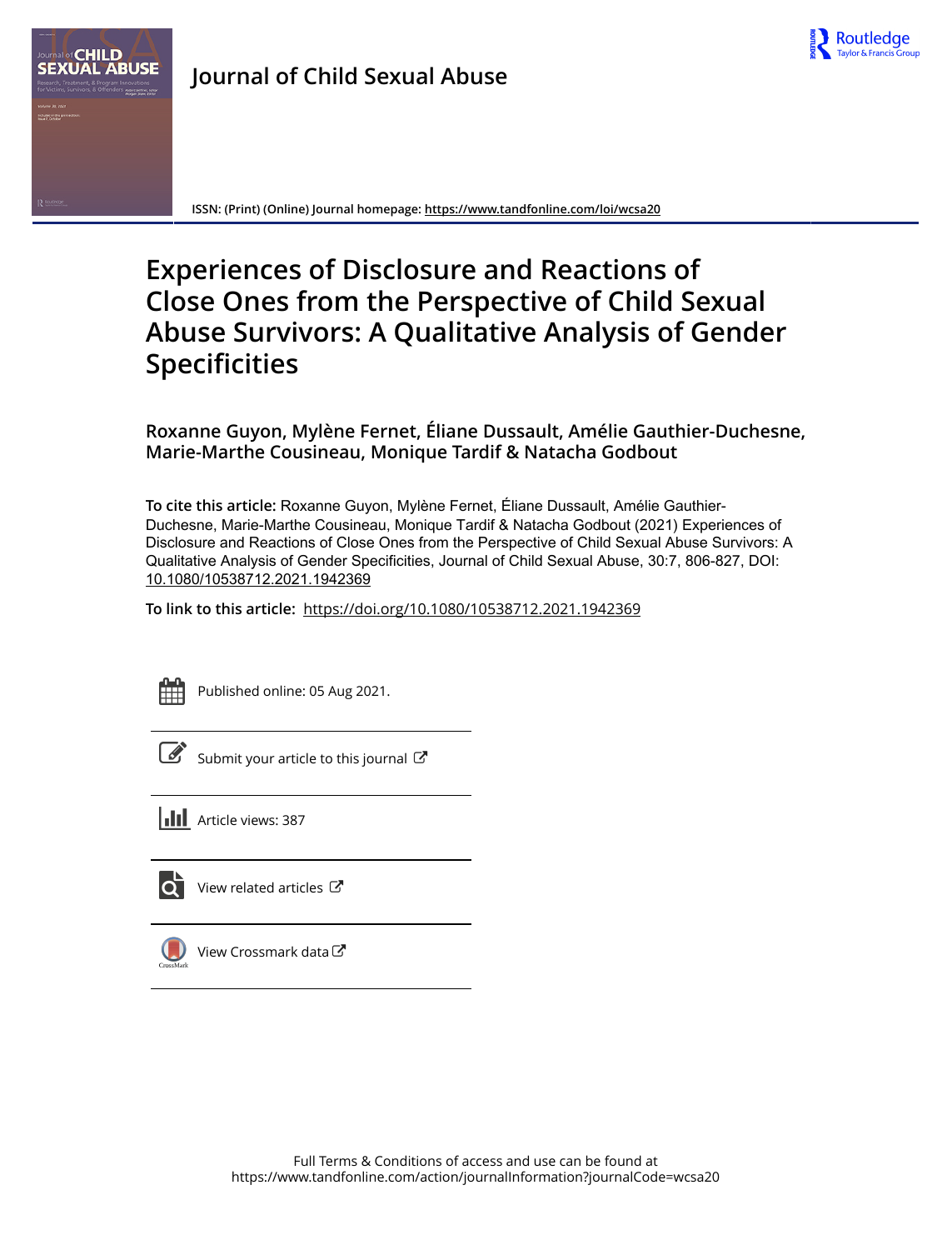

Check for updates

## **Experiences of Disclosure and Reactions of Close Ones from the Perspective of Child Sexual Abuse Survivors: A Qualitative Analysis of Gender Specificities**

Roxa[n](http://orcid.org/0000-0002-1303-0618)ne Guyon D<sup>[a](#page-1-0)</sup>, Mylène Fernet<sup>a</sup>, Éliane Dussault<sup>a</sup>, Amélie Gauthier-Duchesne, Marie-Marthe Cousineau<sup>[b](#page-1-0)</sup>, Monique T[a](#page-1-0)rdif<sup>a</sup>, and Natacha Godbout **D**<sup>a</sup>

<span id="page-1-0"></span><sup>a</sup>Université du Québec à Montréal, Montréal, Québec, Canada; <sup>b</sup>Université de Montréal, Montréal, Québec, Canada

#### **ABSTRACT**

The disclosure of child sexual abuse (CSA) is a complex process that remains partially understood, despite its crucial role in survivors' recovery. Gender specific experiences of disclosure have been little investigated while this information is crucial to better tailor interventions for survivors. This qualitative study aims to 1) explore survivors' experiences in disclosing to close ones, and 2) contrast experiences of male and female survivors. Fifty-one CSA survivors (25 women and 26 men) aged 18 years or older were recruited via community services for survivors. Two main categories emerged from thematic content analysis: 1) experiences of disclosure hindering CSA recovery or 2) ones fostering CSA recovery. Men felt ignored when their close ones were focused on their own emotions of indifference, helplessness and guilt toward CSA. Men felt guilty when confronted with reactions of blame for their own inaction or disempowered when pressured to remain silent or to forgive. Women felt ignored when their close ones showed anger toward their perpetrator. Women felt guilty when they were held accountable for CSA events or disempowered when pressured to take legal actions. Women, but not men, reported feeling considered through caring and heart-to-heart discussions. Recommendations for awareness messages and practitioners are discussed.

#### **ARTICLE HISTORY**

Received 4 February 2021 Revised 2 June 2021 Accepted 5 June 2021

#### **KEYWORDS**

Childhood sexual abuse; disclosure; reaction; gender; qualitative

<span id="page-1-1"></span>Childhood sexual abuse (CSA) is an endemic social and health problem that affects many individuals, leaving sequelae that may persist in the long term. A systematic review and meta-analysis conducted by Barth et al. ([2013\)](#page-21-0), including worldwide data, showed that CSA rates range from 8 to 31% in women and from 3 to 17% in men. Similar rates were found in studies conducted among a

**Author Note** : Roxanne Guyon, Department of Sexology, Université du Québec à Montréal; Montréal, QC; Mylène Fernet, Department of Sexology, Université du Québec à Montréal; Montréal, QC; Éliane Dussault, Department of Sexology, Université du Québec à Montréal; Montréal, QC; Amélie Gauthier-Duchesne, Department of Sexology, Université du Québec à Montréal; Montréal, QC; Marie-Marthe Cousineau, School of Criminology, Université de Montréal, Montréal, QC; Monique Tardif, Department of Sexology, Université du Québec à Montréal; Montréal, QC and Natacha Godbout Department of Sexology, Université du Québec à Montréal; Montréal, QC.

© 2021 Taylor & Francis

CONTACT Roxanne Guyon **۞** roxanne.guyon@hotmail.com **D** Department of Sexology, Université Du Québec À Montréal, C.P. 8888, Succursale Centre-Ville, Montréal, Québec, Canada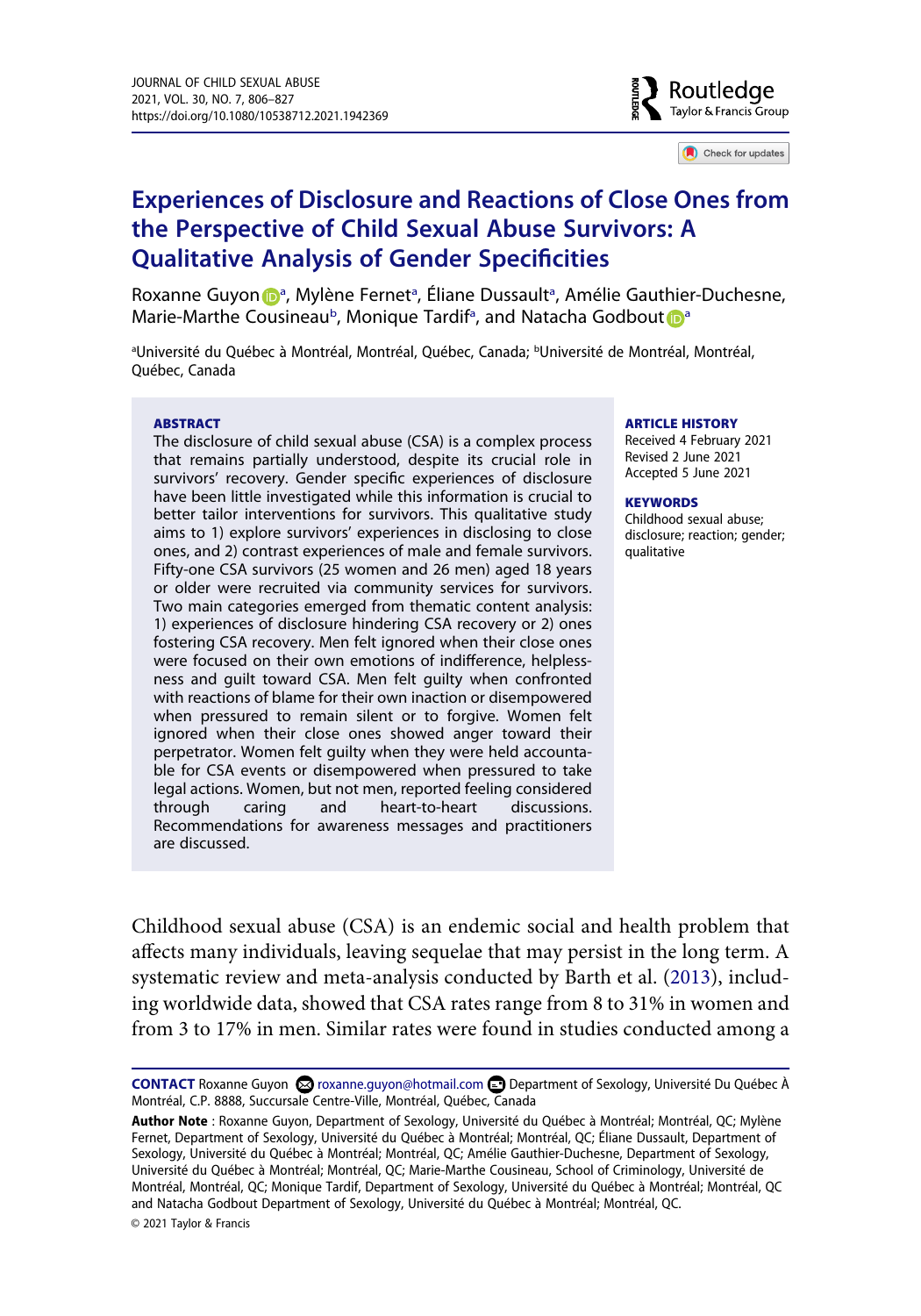<span id="page-2-4"></span>representative adolescent population in Quebec (Canada), where 14.9% of girls and 3.9% of boys reported having experienced CSA (Hébert et al., [2019](#page-21-1)). Nonetheless, it is difficult to determine fully reliable prevalence rates of CSA because of several methodological differences between studies (e.g., conceptualization, measures) and also because CSA events often remain undisclosed and unreported to authorities (Martin & Silverstone, [2013\)](#page-22-0). Disclosure of CSA events rarely occurs during childhood; most survivors wait years before disclosing, while some will never disclose (McElvaney et al., [2020\)](#page-22-1).

<span id="page-2-7"></span><span id="page-2-6"></span><span id="page-2-5"></span>A study conducted among a representative sample of adult CSA survivors from Quebec (Canada), reported that 57.5% of participants delayed disclosure for more than five years after the first episode (Hébert et al., [2009](#page-21-2)). Moreover, 20% had never disclosed the sexual abuse, with men being more likely not to have told anyone, when compared to women. For survivors who reveal their experiences of CSA, disclosures may occur in different settings, including informal ones (e.g., family members, friends, romantic partners) as well as formal ones (e.g., police and health providers). However, most disclosures are made to close ones (i.e., individuals they know and with whom they have a significant relationship, including family ties, friendship and romantic relationships) (Ahrens & Aldana, [2012\)](#page-21-3), suggesting their key role in supporting survivors. Since survivors may reveal their abusive experiences on several occasions (e.g., to different relatives, to a new romantic relationship), disclosures of CSA events constitute an iterative and interactive process rather than a discrete event (Alaggia et al., [2019\)](#page-21-4).

<span id="page-2-8"></span><span id="page-2-3"></span><span id="page-2-2"></span><span id="page-2-1"></span><span id="page-2-0"></span>A large body of literature highlights the fact that disclosures of CSA events constitute key experiences that play an important role in survivors' recovery and well-being (Tener & Murphy, [2015](#page-22-2)). However, disclosures can be experienced positively or negatively, depending, among other things, on the reaction of people receiving the disclosure (Tener & Murphy, [2015](#page-22-2)). The literature review conducted by Tener and Murphy ([2015\)](#page-22-2) identified several positive and negative reactions received by survivors who disclosed. Positive reactions have been described by survivors as calm, supportive, and accepting. They encourage discussions surrounding the experienced abuse and reinforce the survivors' well-being by allowing them to incorporate more insights into their story and eventually reinterpret the narrative (e.g., understanding that only the perpetrator should be held accountable for the abuse). In addition, they can make survivors feel listened to, safe, believed and not judged (Gagnier & Collin-Vézina, [2016\)](#page-21-5). Positive reactions are associated with a better psychological, relational, and sexual adjustment when compared to victims who did not receive such positive reactions (Godbout et al., [2014](#page-21-6); Therriault et al., [2020](#page-22-3)). Conversely, Tener and Murphy [\(2015](#page-22-2)) reported that negative reactions can encompass manifestations of discomfort or hostility, disbelief or dismissing of the survivor's history. These negative reactions also consist in minimizing or normalizing the abuse, refusing to engage in further discussion or even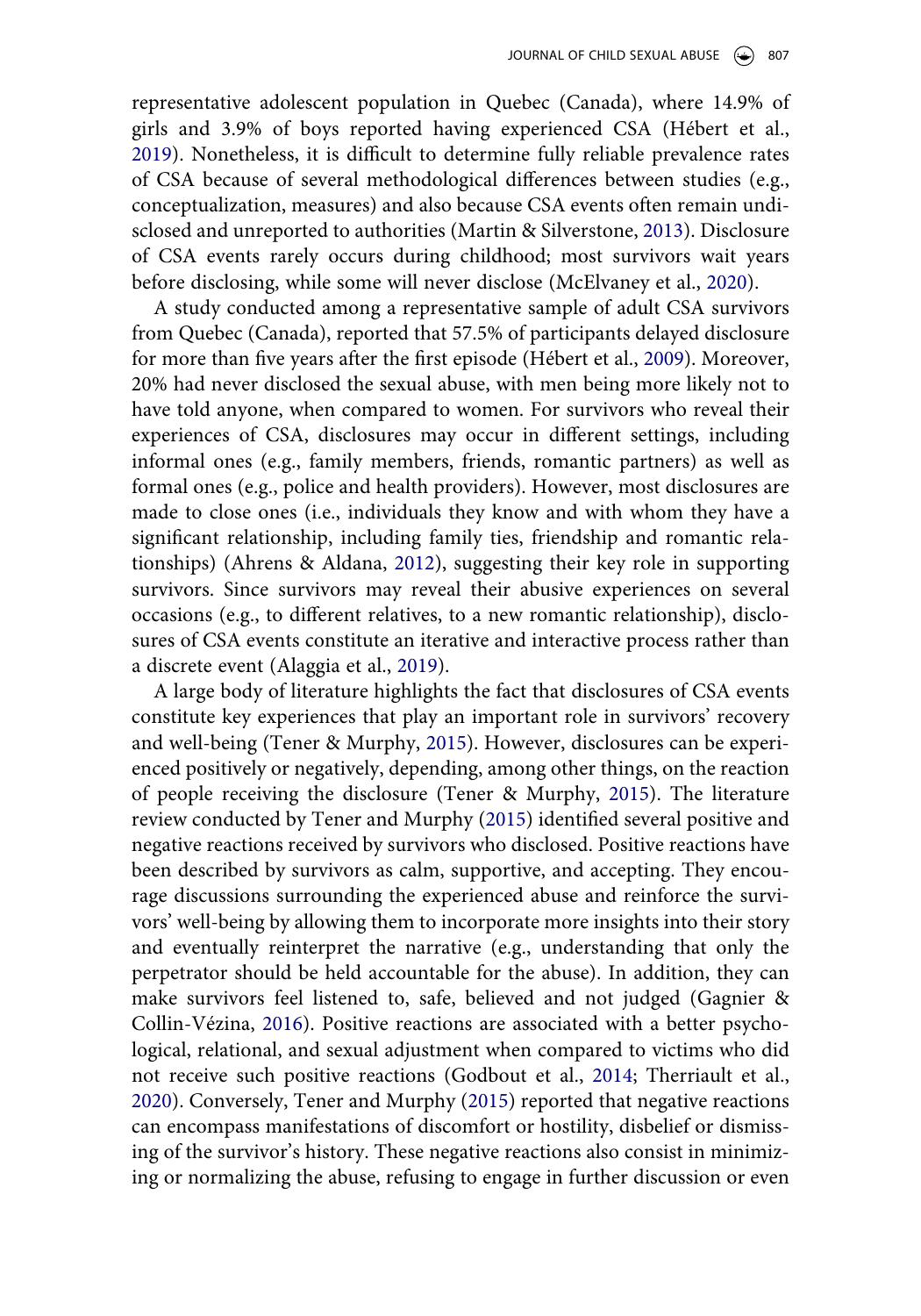808  $\left(\bigcirc\right)$  R. GUYON ET AL.

changing the subject abruptly. Some negative reactions can manifest in the form of being overly angry toward the perpetrator (e.g., screaming or showing aggressive behaviors) or acting insensitive toward the needs of the survivor. In the face of negative reactions during the disclosure process, survivors may avoid further disclosure, become distrustful in others (Godbout et al., [2014\)](#page-21-6), or experience negative consequences such as psychological distress, depression, anxiety, PTSD, somatic symptoms, and sexual difficulties (Hébert et al., [2009](#page-21-2); Therriault et al., [2020](#page-22-3)). Stigmatizing negative reactions (e.g., blaming the survivor for the abuse) are perceived by survivors as the most hurtful and detrimental (Kennedy & Prock, [2018](#page-22-4)). In addition to entailing greater negative impacts on the survivor's well-being (Godbout et al., [2014](#page-21-6)), negative reactions discourage survivors from seeking help (Kennedy et al., [2012](#page-22-5)), which may in return accentuate the burden of their trauma. Disclosure of CSA is therefore a complex process that remains only partially understood, despite its crucial significance to survivors' recovery (Tener & Murphy, [2015](#page-22-2)).

#### <span id="page-3-5"></span><span id="page-3-4"></span>*Gender-specific experiences of CSA disclosure and associated reactions*

<span id="page-3-6"></span><span id="page-3-3"></span><span id="page-3-2"></span><span id="page-3-1"></span><span id="page-3-0"></span>Both men and women are likely to face common experiences or reactions to disclosure. Yet, some experiences of CSA disclosure and associated reactions can be gender specific. Regarding men survivors, they are less likely to disclose their CSA experiences because of how they think they will be perceived if they do (Alaggia et al., [2019](#page-21-4); Easton et al., [2014](#page-21-7)). For instance, men may fear being perceived as homosexual if their perpetrator is a man (Alaggia, [2005\)](#page-21-8). These concerns may be due to heteronormativity present in society, which stipulates that socially acceptable behaviors are based on the assumption that heterosexuality is the norm (Habarth, [2014\)](#page-21-9). In addition, men may not want to disclose because they are preoccupied with receiving stigmatizing responses such as being blamed for not defending themselves (Easton et al., [2014\)](#page-21-7). This idea of being a passive "victim" goes against hegemonic norms of masculinity, which postulate that men should be dominant and aggressive. In return, this can lead men to blame themselves for, or feel ashamed of the abuse (Easton et al., [2014\)](#page-21-7) and makes them less likely to disclose. Men are more often perceived as the perpetrators rather then the victims, as opposed to women (Sorsoli et al., [2008](#page-22-6)). When their perpetrator is a woman, male survivors are also more likely to be considered as lucky to have been "sexually initiated" by other men (Deering & Mellor, [2011](#page-21-10)). These social perceptions or expectations can invalidate the experience of men, for whom it will be more difficult to consider themselves as a victim and can prevent them from disclosing. Regarding the experiences of female survivors, they prevent themselves from disclosing because they are afraid of being blamed or not believed and they perceive themselves as responsible for CSA events (Alaggia, [2005](#page-21-8); Alaggia et al., [2019](#page-21-4)). Although men are also concerned about being held accountable for CSA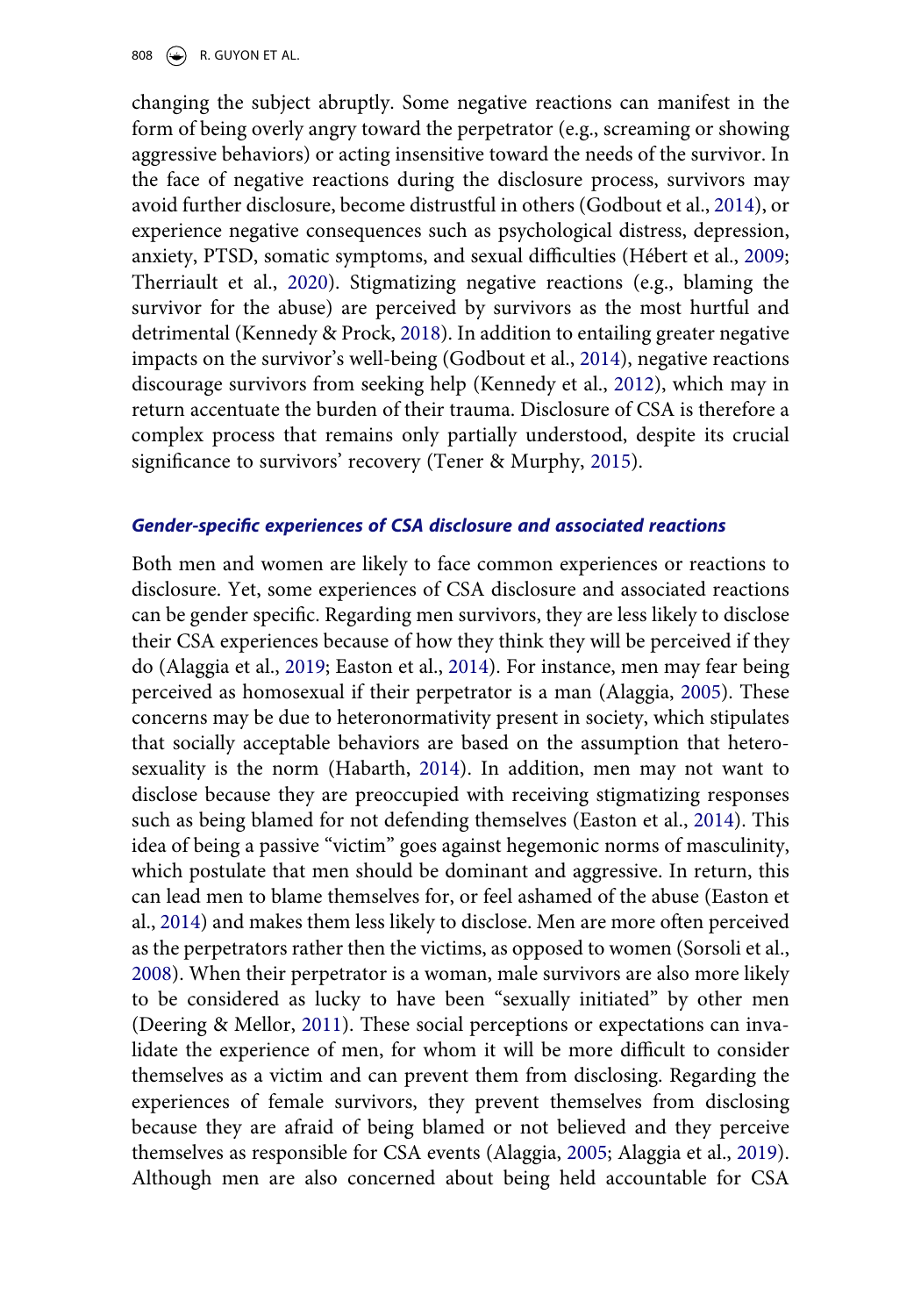events, this fear seems to particularly characterize female survivor experiences. Indeed, women are the main targets of rape culture, which blame women for the sexual abuse they suffer (e.g., stipulates that women are responsible for causing the abuse by the way they dress or they act). In addition, female survivors may not want to disclose due to the potential impacts of disclosure on others, especially on close ones (e.g., breaking up the family in case of intrafamilial abuse; McElvaney et al., [2014\)](#page-22-7). Indeed, women are perceived as traditionally responsible for maintaining family bounds and cohesion (Toner & Akman, [2012](#page-22-8)), which may constitute a barrier for the disclosure. However, women tend to disclose CSA events more often and receive more positive reactions compared to men (Ullman & Filipas, [2005](#page-22-9)).

<span id="page-4-3"></span><span id="page-4-2"></span><span id="page-4-1"></span>Although gender-specific barriers to CSA disclosure have been relatively well documented in the scientific literature, few studies have focused on understanding whether men and women face reactions that are genderspecific and how these reactions may shape their experiences of disclosure. Previous studies on the reactions to CSA disclosure in adult survivors are mostly or exclusively composed of female participants. This fact obscures the experiences of male survivors and hampers the identification of research into gender specificities. It is crucial to deepen our understanding regarding the components that make disclosure helpful or harmful for both men and women to better educate the public, and especially survivors' close ones, in responding appropriately. Thereby, it could lead them to become allies in the recovery of survivors. The identification of gender-specific experiences of disclosure and perceived reactions provide important cues on how gender standards and CSA related myths can impact close ones' perceptions and reactions toward survivors.

The general objective of this qualitative study is to document the experiences of adult survivors who have disclosed CSA to their close ones, while also documenting the reactions survivors perceived from their close ones upon disclosure. The two specific objectives are to 1) explore survivors' experiences of disclosing CSA to close ones, and 2) contrast the experiences of male and female survivors.

#### **Method**

#### *Recruitment and participants*

<span id="page-4-0"></span>Qualitative data for this retrospective study were drawn from a mixedmethods study based on a concurrent triangulation design (Creswell & Zhang, [2009](#page-21-11)), which focused on the intimate and sexual trajectories of adult CSA survivors. For the qualitative data collection, a total of 51 adults (25 women and 26 men) were recruited through community organizations offering services to CSA survivors and other community organizations in the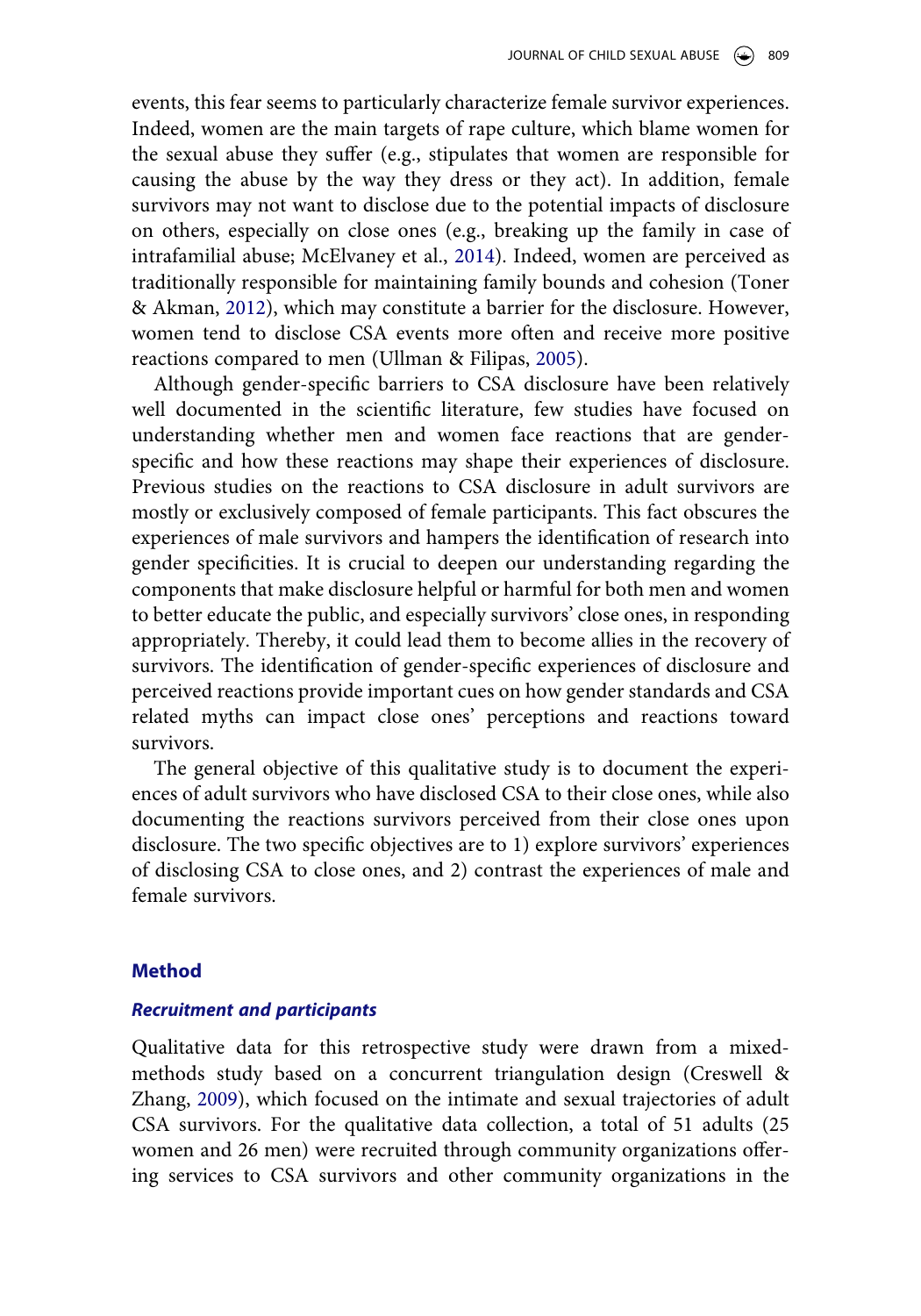810  $\left(\bigcirc\right)$  R. GUYON ET AL.

greater Montreal area (Quebec, Canada). Recruitment forms detailing the subject of the study and inclusion criteria were displayed to participants. Inclusion criteria were 1) having experienced CSA in accordance with the Criminal Code of Canada (i.e., experiences of unwanted sexual behaviors prior to 18 years old or any sexual contact prior to 16 years old with someone 5 years older or in a position of authority), and 2) being 18 years of age or older (i.e., the age of majority in Canada). Disclosing was not a criterion for inclusion but was one of the themes of the study. Participants' age ranged from 24 to 66 years ( $M = 44.65$ ,  $SD = 12.63$ ) and they identified mainly as Canadian (88%). A greater proportion of participants reported that they were employed (55%), had a university degree (41%), were single (51%) and self-identified as heterosexual and cisgender (71%). CSA and disclosure characteristics reported by participants are presented in [Table 1](#page-6-0).

#### *Recruitment and procedures*

Eligible participants were invited to the laboratory to complete a face-to-face interview. They first read and signed a consent form in which the study protocol was detailed to ensure adequate comprehension of the study goals, procedures, risks and benefits, confidentiality and voluntary-based participation. Then, they were invited to complete a questionnaire in which sociodemographic questions were asked regarding their age, gender, ethnicity, occupation, education, sexual orientation, and relational status. Afterward, they took part in a semi-structured interview, which lasted 90 minutes on average and was audio-recorded with their consent. An interview grid including open-ended questions about CSA experiences and survivor's perceived impacts on intimate relationships, sexuality, and help-seeking trajectories was developed. Interviews were conducted in French and then translated for publication while applying an anonymization procedure. The interviewers were graduate students who had received crisis management training. At the end of the interviews, participants' psychological distress was assessed with a short debriefing session and a list of psychosocial resources was provided. A week after the interview, participants were contacted to discuss their psychological state, and support could be offered. A compensation (\$30.00 CAD) was given to the participants for their time. This study was approved by the research ethics board of the Université du Québec à Montréal.

### *Analytical strategy*

<span id="page-5-1"></span><span id="page-5-0"></span>A conventional content analysis (Hsieh & Shannon, [2005](#page-21-12)) was conducted using a hybrid approach (i.e., mobilizing both deductive and inductive type of analysis; Fereday & Muir-Cochrane, [2006\)](#page-21-13). The first step of the analysis, namely the coding procedure (i.e., breaking down the verbatim into meaning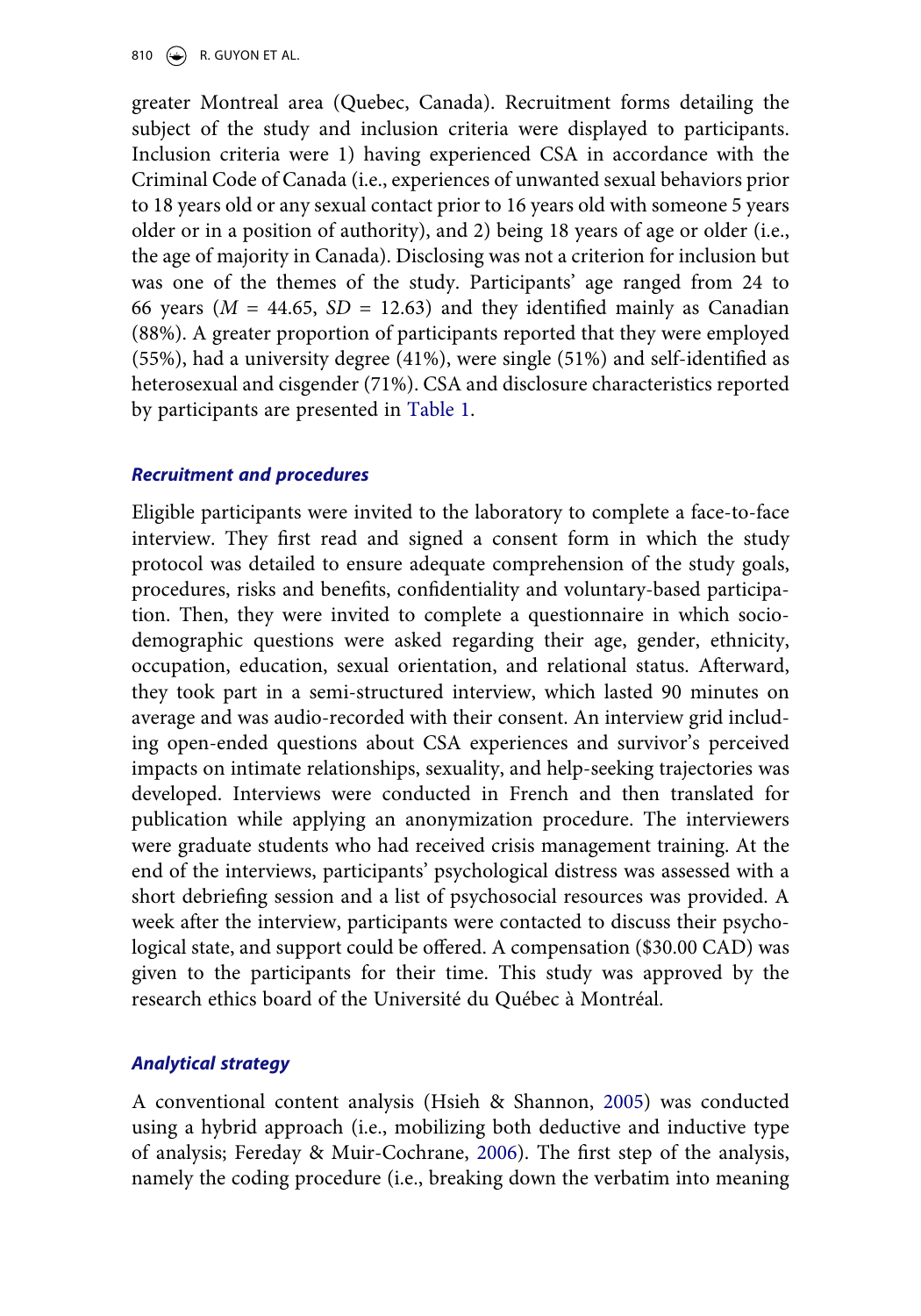|                                                                   | Men       | Women     | <b>Total</b> |
|-------------------------------------------------------------------|-----------|-----------|--------------|
|                                                                   | n(%)      | n(%)      | n(%)         |
|                                                                   | $n = 26$  | $n = 25$  | $n = 51$     |
| <b>CSA characteristics</b>                                        | 0(0.0)    | 1(2.0)    | 1(2.0)       |
| Sexual acts <sup>a</sup>                                          | 11 (45.8) | 4(15.4)   | 15 (29.4)    |
| Without contact (voyeurism, exhibitionism, viewing of sex scenes) | 22 (84.6) | 24 (50.0) | 35 (68,6)    |
| Fondling                                                          |           |           |              |
| Penetration (oral, vaginal, anal)                                 |           |           |              |
| Perpetrator's identity <sup>b</sup>                               |           |           |              |
| Romantic partner <sup>c</sup>                                     | 1(3.8)    | 2(8.0)    | 3(5.9)       |
| Extended family member (grandparent, uncle, cousin)               | 5(19.2)   | 4(16.0)   | 9(17.7)      |
| Stranger                                                          | 6(23.1)   | 6(24.0)   | 12(23.5)     |
| Acquaintance                                                      | 14 (53.8) | 12 (48.0) | 26(51.0)     |
| Immediate family member (parental figure, siblings)               | 15 (57.7) | 17 (68.0) | 32 (62.7)    |
| Frequency of CSA                                                  |           |           |              |
| 2 to 10 times                                                     | 8(30.7)   | 9(36.0)   | 17(33.3)     |
| 10 to 20 times                                                    | 3(11.5)   | 5(20.0)   | 8(15.7)      |
| 20 to 50 times                                                    | 3(11.5)   | 4(16.0)   | 7(13.7)      |
| Too many times to count                                           | 12 (46.2) | 7(28.0)   | 19 (37.3)    |
| Duration of CSA                                                   |           |           |              |
| Less than 3 months                                                | 2(7.7)    | 2(8.0)    | 4(7.8)       |
| 3 months to 1 year                                                | 6(23)     | 4(16.0)   | 10 (19.6)    |
| 1 to 5 years                                                      | 10 (38.4) | 10(40.0)  | 20 (39.2)    |
| More than 5 years                                                 | 8(30.8)   | 9(36.0)   | 17(33.3)     |
| <b>Disclosure characteristics</b>                                 |           |           |              |
| Number of close ones <sup>d</sup>                                 |           |           |              |
| None/ only disclosed via help services                            | 3(11.5)   | 1(4.0)    | 4(8.2)       |
| 1 confidant                                                       | 8(36.4)   | 5(21.7)   | 13(26.5)     |
| 2 confidants                                                      | 0(0.0)    | 2(8.7)    | 2(4.1)       |
| More than 2 confidants                                            | 14 (63.6) | 16 (69.6) | 30 (61.2)    |
| Identity of the close onesbe                                      |           |           |              |
| Family member                                                     | 13 (59.1) | 15(65.2)  | 28 (60.0)    |
| Friend                                                            | 10(45.5)  | 12 (52.2) | 22 (46.8)    |
| Romantic partner                                                  | 8(36.4)   | 7(30.4)   | 15 (31.9)    |
| Time of disclosure <sup>e</sup>                                   |           |           |              |
| Immediately after                                                 | 3(13.0)   | 4(16.7)   | 7(15.2)      |
| Less than 1 year                                                  | 1(4.4)    | 3(12.5)   | 4(8.7)       |
| 1 to 9 years                                                      | 1(4.4)    | 9(37.5)   | 10(21.7)     |
| 10 to 29 years                                                    | 10 (43.5) | 6(25.0)   | 16 (34.8)    |
| 30 years or more                                                  | 7(30.4)   | 2(8.3)    | 9(19.6)      |

#### <span id="page-6-0"></span>**Table 1.** Characteristics of CSA and Disclosure.

a Participants who reported more than one type of sexual acts are classified in the most 'severe' category<br>b cumulative percentage exceeds 100% as participants could report more than one person <sup>b</sup>Cumulative percentage exceeds 100% as participants could report more than one person

<sup>c</sup>For survivors victimized at the age of being in a romantic relationship

<sup>d</sup>% are based on 49 participants since 2 participants preferred not to answer to this question

 $e^{-\theta}$  are based on 46 participants since 4 participants never disclosed and 1 participant preferred not to answer

<span id="page-6-1"></span>units related to the same concept), was conducted in the first place according to a deductive approach. For this purpose, a coding grid was developed based on current literature about CSA disclosure reactions. However, the coding grid remained flexible, and could be improved in light of content that emerged from the data and new codes were then added, which is more in line with an inductive approach. In order to standardize the coding process and ensure consistency (Noble & Smith, [2015\)](#page-22-10), a team-coding approach (Weston et al., [2001](#page-22-11)) was set up and periodic meetings were organized. Difficulties encountered during coding and new emergent codes were discussed. The grid was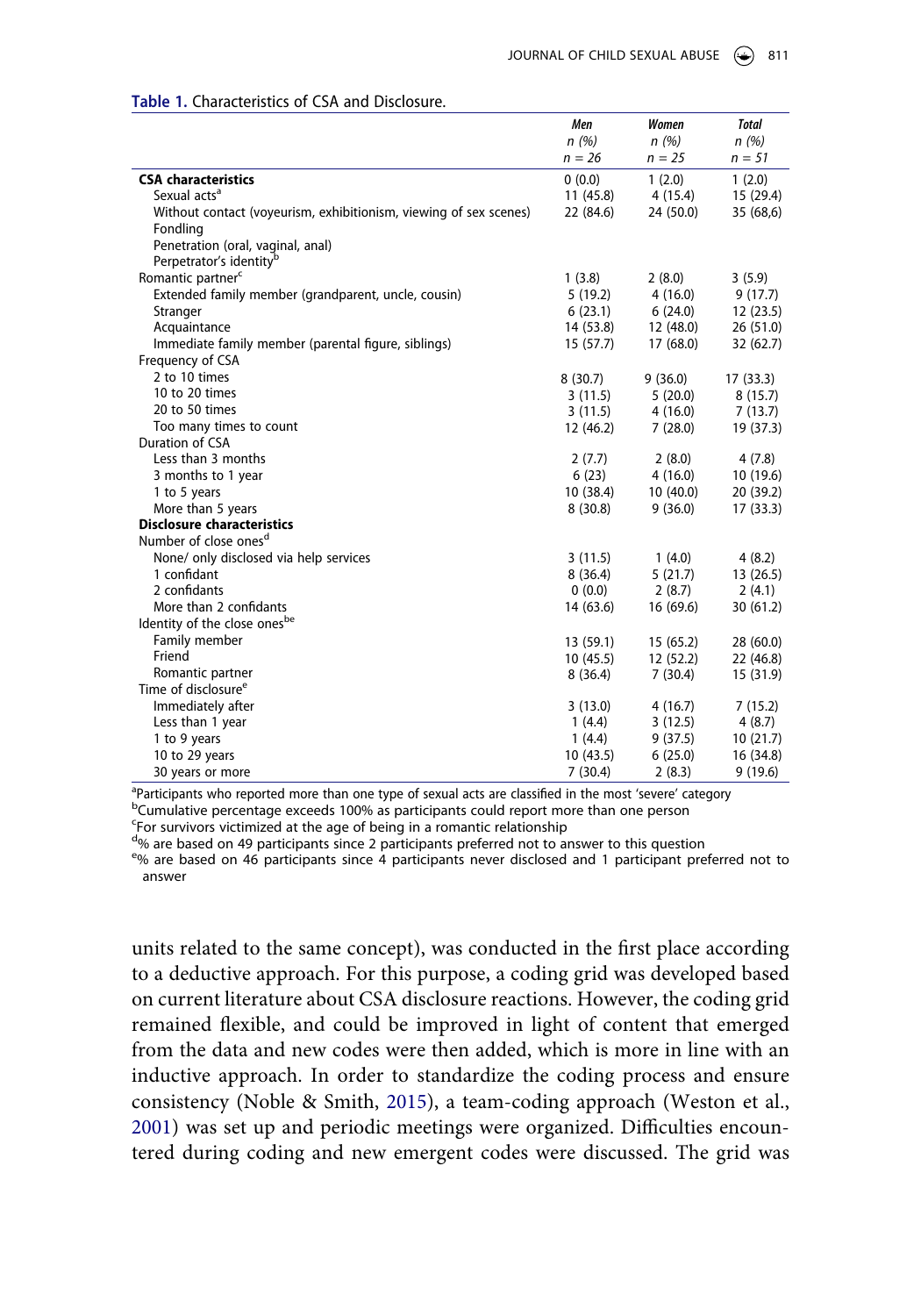improved upon according to a common agreement amongst researchers and the coding process was adjusted accordingly.

The next step, which is the categorization (i.e., forming mutually exclusive conceptual categories using groupings of codes related to the same concept), was performed according to CSA disclosure reactions. Then, for each conceptual category that includes close ones' reactions grouped together because of their similarity, the feeling triggered by these reactions in participants was highlighted. The survivors' perspectives were integrated in the title of the subcategories in order to better account for their experiences in relation to these reactions. Within each subcategory, gender specificities related to perceived reactions were investigated (i.e., the nuances between what men and women reported within the same subcategory), but also between subcategories (i.e., looking at data trends reported mostly or exclusively by same-gender participants). During and after the categorization process, the categories and subcategories were revised independently by three researchers, and disparities were discussed until a common agreement was reached in order to ensure consistency of the findings (Noble & Smith, [2015\)](#page-22-10). The entire data analysis process was iterative, as back and forths between the codes, the conceptual categories and the raw data were carried out. This reflected the researchers' effort to remain true to the participants' stories, which have fostered truth value (Noble & Smith, [2015\)](#page-22-10). Analysis procedures were supported using *Nvivo 12 pro* software. Pseudonyms chosen by the participants were used to preserve anonymity.

### **Results**

In the total sample of 51 adult CSA survivors, four reported not having disclosed their experiences to any close ones. Conceptual categories were developed based on the narratives of the 47 participants who reported at least one disclosure experience to a close one. The qualitative analyses yield that the disclosure of CSA experiences and the reactions perceived from close ones fall into two main categories: 1) experiences of disclosure hindering CSA survivors' recovery, and 2) experiences of disclosure fostering CSA survivors' recovery. [Table 2](#page-8-0) presents an overview of the experiences of disclosure in survivors and the perceived reactions of their close ones with gender specificities when applicable (i.e., blank spaces indicate that no gender specificity was observed for this subcategory).

## *Experiences of disclosure hindering survivors' recovery: reactions leading to stigmatization, powerlessness and revictimization*

Negative experiences of disclosure were evoked by most of the survivors (*n*  = 41; 19 men, 22 women), where they were confronted with various reactions from their close ones such as avoidance, rejection, disbelief, trivialization,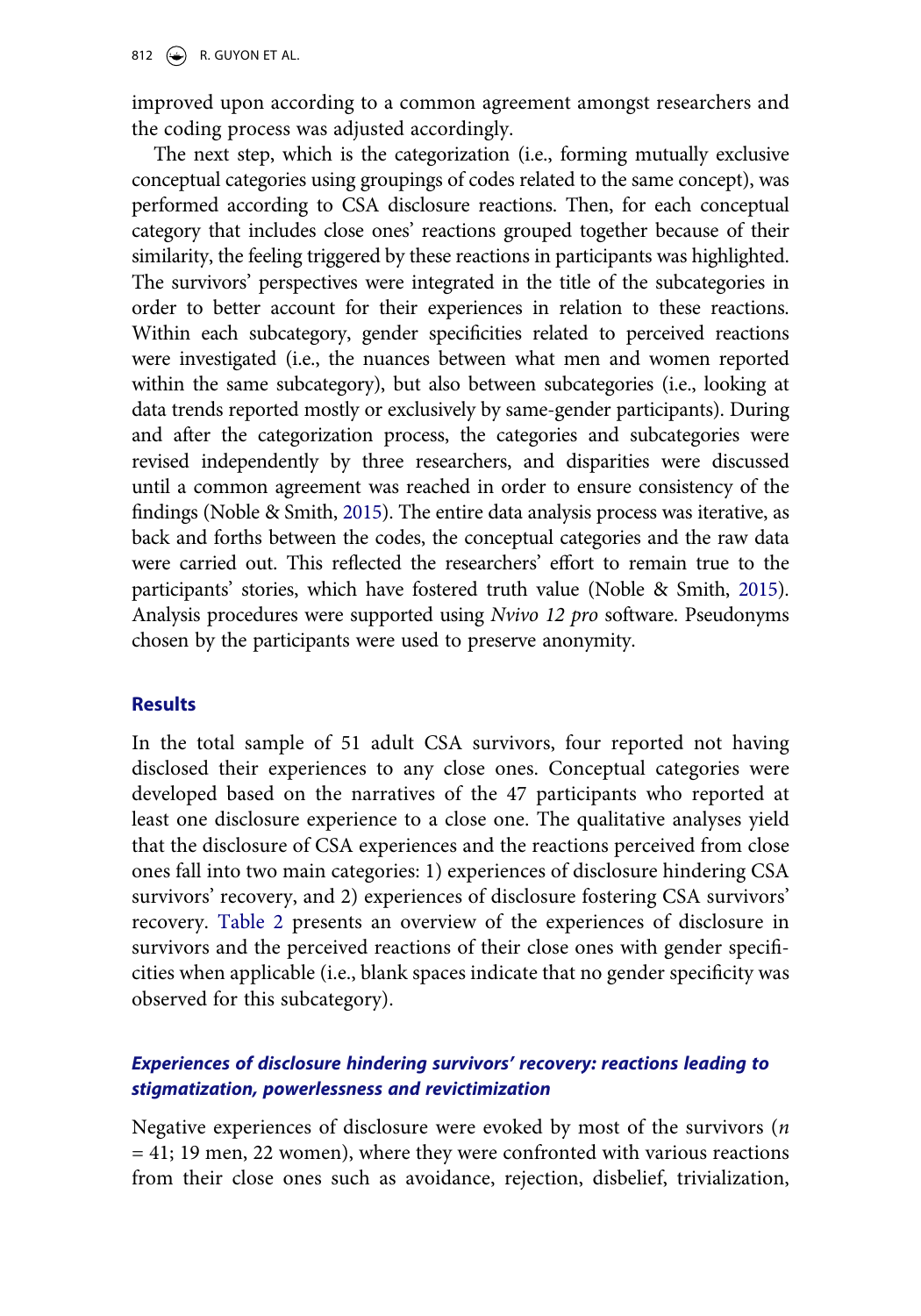<span id="page-8-0"></span>**Table 2.** Categories, Subcategories and Gender Specificities.

| Categories                                                                                                                                                                                  | Subcategories                                                                                                                                                                                                                                                                                                                                                                                                                                                                                                                                                                                                                                                                                                                                                          | Gender specificities                                                                                                                                                                                                                                                                                                                                                                                                                                                                                       |                                                                                                                                                                                                                                                                                                                                                                                                        |
|---------------------------------------------------------------------------------------------------------------------------------------------------------------------------------------------|------------------------------------------------------------------------------------------------------------------------------------------------------------------------------------------------------------------------------------------------------------------------------------------------------------------------------------------------------------------------------------------------------------------------------------------------------------------------------------------------------------------------------------------------------------------------------------------------------------------------------------------------------------------------------------------------------------------------------------------------------------------------|------------------------------------------------------------------------------------------------------------------------------------------------------------------------------------------------------------------------------------------------------------------------------------------------------------------------------------------------------------------------------------------------------------------------------------------------------------------------------------------------------------|--------------------------------------------------------------------------------------------------------------------------------------------------------------------------------------------------------------------------------------------------------------------------------------------------------------------------------------------------------------------------------------------------------|
| <b>Experiences of disclosure</b><br>hindering survivors'<br>recovery: Reactions<br>leading to<br>stigmatization,<br>powerlessness and<br>revictimization<br>$(n = 41; 19$ men, 22<br>women) | <b>Ignored: Reactions</b><br>centered on the close<br>one's emotions ( $n = 25$ ;<br>15 men, 10 women)<br><b>Guilty: Reactions</b><br>centered around blame<br>and violence toward the<br>survivor ( $n = 13$ ; 7 men,<br>6 women)<br>Disempowered:<br>Reactions centered on<br>the takeover of the<br>survivor's decisions and<br>actions ( $n = 5$ ; 4 men, 1<br>woman)<br>Untrustworthy:<br>Reactions centered on<br>doubt and trivialization<br>toward CSA events (n<br>$= 4$ ; 2 men, 2 women)<br><b>Shameful: Reactions</b><br>centered on bringing<br>CSA to the forefront and<br>pitying the survivor (n<br>$= 4$ ; 1 man, 3 women)<br><b>Rejected: Reactions</b><br>centered on cutting ties<br>and disgracing the<br>survivor ( $n = 3$ ; 2 men, 1<br>woman) | Men: Ignored when close<br>one's reactions<br>demonstrated<br>helplessness,<br>indifference and quilt<br>Men: Guilty when close<br>ones blamed them for<br>not disclosing earlier or<br>for not ending CSA<br>events themselves<br><b>Men: Disempowered</b><br>when close ones<br>pressured them to keep<br>the secret, to forgive the<br>perpetrator or to avoid<br>taking legal actions<br><b>Men:</b> Shameful when<br>close ones confronted<br>them about the abuse<br>and its related<br>consequences | <b>Women:</b> Ignored when<br>close one's reactions<br>demonstrated anger<br>toward the perpetrator<br>Women: Guilty when<br>close ones blamed them<br>for triggering CSA events<br>and committed physical<br>violence toward them<br><b>Women: Disempowered</b><br>when close ones<br>pressured them to take<br>legal actions<br><b>Women: Shameful</b><br>when close ones showed<br>pity toward them |
| <b>Experiences of disclosure Validated: Reactions</b><br>fostering recovery:<br>Reactions leading to<br>exculpation, validation<br>and empowerment (n<br>$= 20; 8$ men, 12 women)           | centered on<br>acknowledging CSA and<br>the perpetrator's<br>responsibility ( $n = 11$ ; 6<br>men, 5 women)<br><b>Helped: Reactions</b><br>centered on<br>accompanying the<br>survivor or taking<br>actions to end the abuse<br>$(n = 10; 3$ men, 7<br>women)<br><b>Considered: Reactions</b><br>centered on heart-to-<br>heart discussions and<br>caring ( $n = 5$ ; 5 women)                                                                                                                                                                                                                                                                                                                                                                                         |                                                                                                                                                                                                                                                                                                                                                                                                                                                                                                            | <b>Women: Only women</b><br>reported feeling<br>considered through<br>heart-to-heart<br>discussions and the care<br>provided by their close<br>ones                                                                                                                                                                                                                                                    |

control, blame and violence. These types of reactions prompted revival of their CSA experiences, along with negative feelings associated with them. Such negative reactions revictimized survivors who were already dealing with their initial trauma. Mmale survivors reported being blamed for not disclosing earlier or for not ending CSA events themselves, as compared to women who mostly felt blamed for triggering the abuse. Disempowerment was experienced by men when their close ones tended to take control of their decisions or actions and pressured them to remain quiet about these events, to forgive the perpetrator, or even to avoid filling a complaint. For women, disempowerment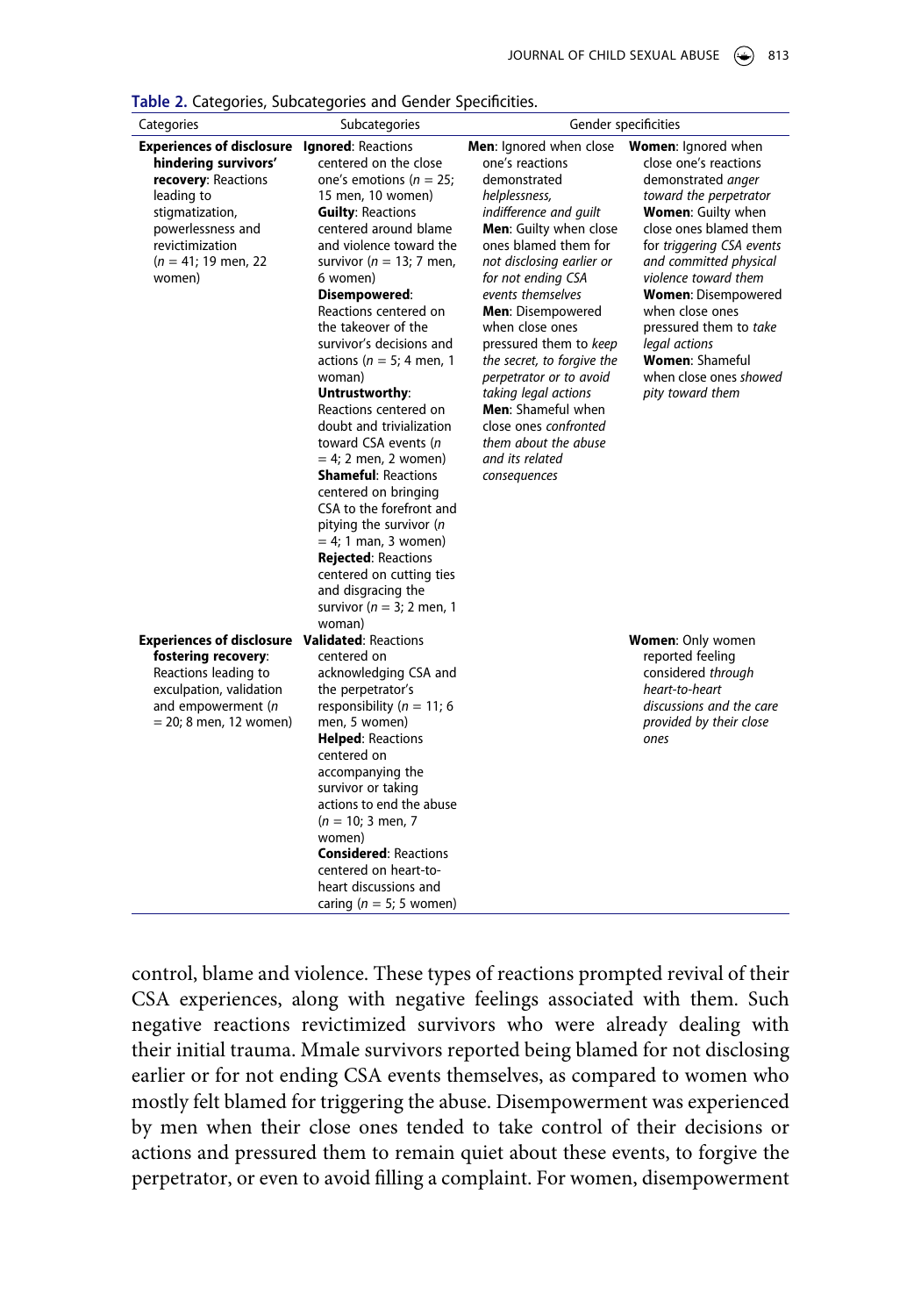814  $\leftrightarrow$  R. GUYON ET AL.

was experienced when they perceived pressure to take legal actions against their perpetrator. Men were mostly the ones to be shameful when their close one confronted them with the abuse and its related consequences; women were more often pitied.

#### *Ignored: reactions centered on close one's emotions*

When disclosing CSA events to close ones, fifteen men and ten women felt ignored. In some cases, the close one demonstrated overwhelming emotions (i. e., anger and guilt), while in other cases they showed a lack of reactions or emotions (i.e., indifference, incomprehension, helplessness). For many survivors, being confronted with this type of reaction seemed to imply that their emotions were not considered and that they could only rely on themselves to recover.

Only men reported being confronted with emotions such as helplessness, indifference and guilt from their close ones. The impression of being misunderstood was evoked by one male participant, John, who explained that his father "did not understand . . . maybe to protect [his] mother." Philippe, for his part, reported a long-lasting lack of responsiveness from his sister and father: "My sister, she felt a little bad. She doesn't really know what to do with this [his disclosure]. My father neither, even today." In the same vein, the fact that CSA events did not provoke a strong reaction in his mother brought Jacques to believe that he could only rely on himself in the end: "She did not step up to the plate that much. I felt like I had to manage that [CSA] all by myself."

Reactions centered on the confidant's feelings of guilt were also reported, impacting the disclosure experiences of men. Samuel mentioned that he felt discomfort in discussing CSA experiences with his mother, who seemed to feel guilty or be reminded of her own abusive experiences: "I always felt uncomfortable talking about that [CSA], especially with my mother. I never understood if that's because she felt, like, guilty for not doing much or because she felt uneasy because she was sexually abused in childhood herself." As for female survivors, confidants' emotions focused more on anger toward the perpetrator. Vanessa discussed how her close ones' reaction bypassed her own emotions and needs following her disclosure: "[They said] 'we hate him, we should go hit him ... ' I'm like: 'well no, don't go hit him. In the worst case, I should do it. But if I don't want to, it's not up to you to do it."

For close ones, focusing on their own emotions were sometimes too difficult to deal with and also led to specific avoidance reactions such as ending a conversation, silencing the survivor or focusing only on positivity. These types of reactions left both male and female survivors feeling ignored and invalidated in their experiences and needs. The reaction of Victor's mother shows that it was more difficult for her to be attentive to her child's needs due to her own trauma and her fear of rekindling painful emotions: "My mother didn't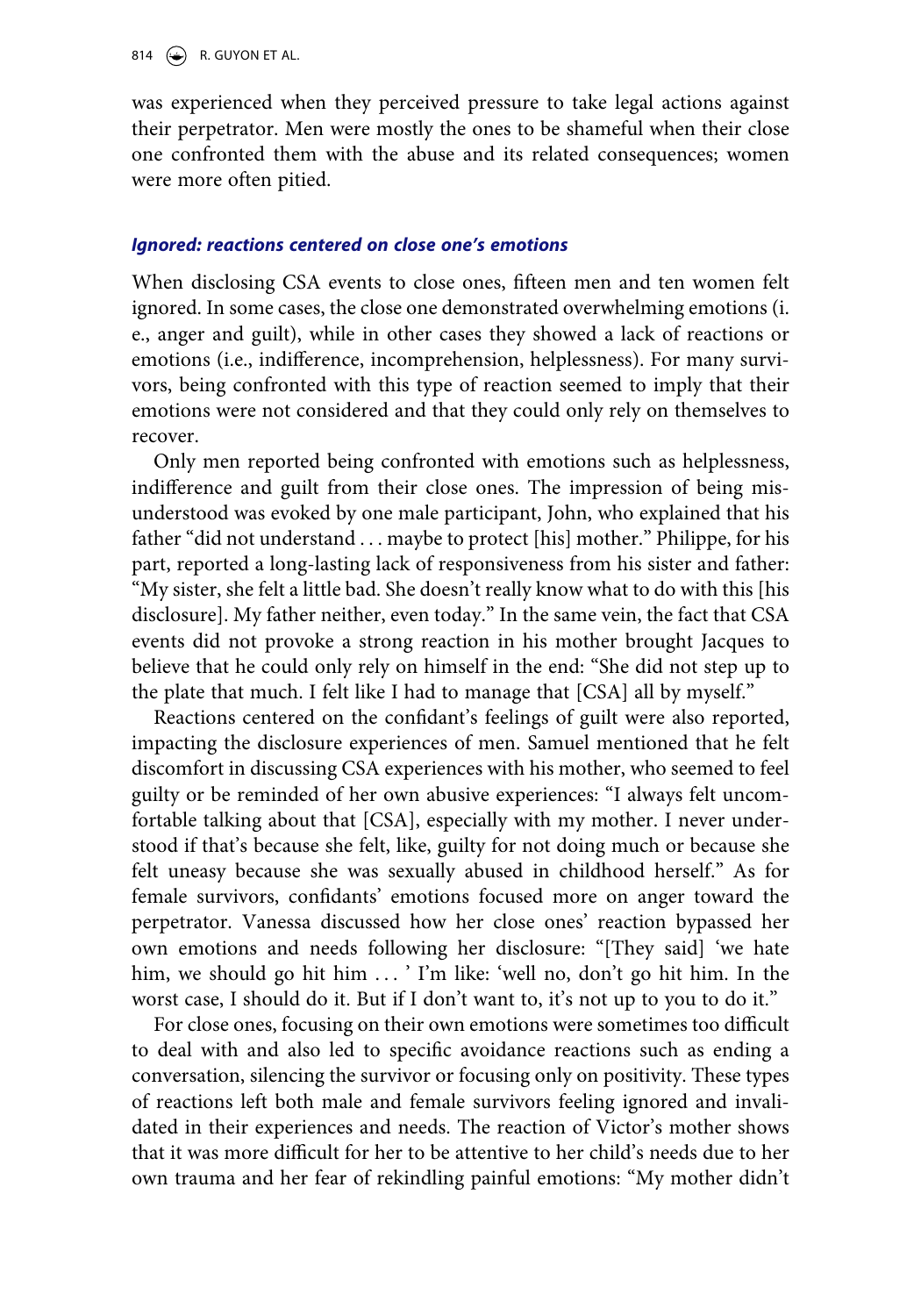want to hear about it because it was too painful. She didn't want me to talk about it with her." Another reported reaction aimed at alleviating the close ones' own unpleasant emotions was to suggest that survivors focus only on positive emotions and aspects of life (i.e., toxic positivity or spiritual bypassing). Although they may have had good intentions, their reactions sent the implicit message that the survivor's emotions and issues were illegitimate, as voiced by Élise:

My mother was more like, 'we're not talking about this anymore. It happened, now it's over. We're turning the page, we're moving on. Think about something else, try to nourish good ideas, we need to be positive in life.' These types of phrases we've all heard of: 'Turn the page.' I could write a chapter on this expression. I profoundly hate this expression. When you turn a page of a book, you're still in the story.

#### *Guilty: reactions centered on blame and violence toward the survivor*

Seven men and six women discussed disclosure experiences where they perceived to be blamed. Women perceived that they were mostly blamed for provoking their CSA experiences, while men perceived blame for not having taken action against their perpetrator. Marylin explained that from the point of view of her mother, the way she was dressed contributed to the sexual abuse she experienced:

She told me it was my fault, that I had provoked him: 'It was up to you to avoid parading in front of him in your short nightgowns.' Hey, I was thirteen, she was the one buying my clothes.

Some men reported that the blame was rather placed on them for failing to take action following the abuse. In Christian's case, it was because he did not run away from his perpetrator: "The first reaction I got when I talked about my family's stories [CSA] is that they would have gotten the hell out if they were me."

Three men and three women voiced that they had to face psychologically or physically violent behaviors after they disclosed, which led them to feel guilty. Such violent reactions were intended to silence them in order to avoid repercussions that could result from disclosure. For instance, Ludger, a male participant, mentioned that his girlfriend used his disclosure to hurt him, which led him to withdraw:

I opened up a little bit more [about the CSA events] and she then brought those things back in my face. She used those things to hurt my feelings . . . It did hurt me, and then I didn't talk about it anymore.

Physical violence as a reaction to disclosure was only reported by one woman named Melanie, who was not believed by her father: "My father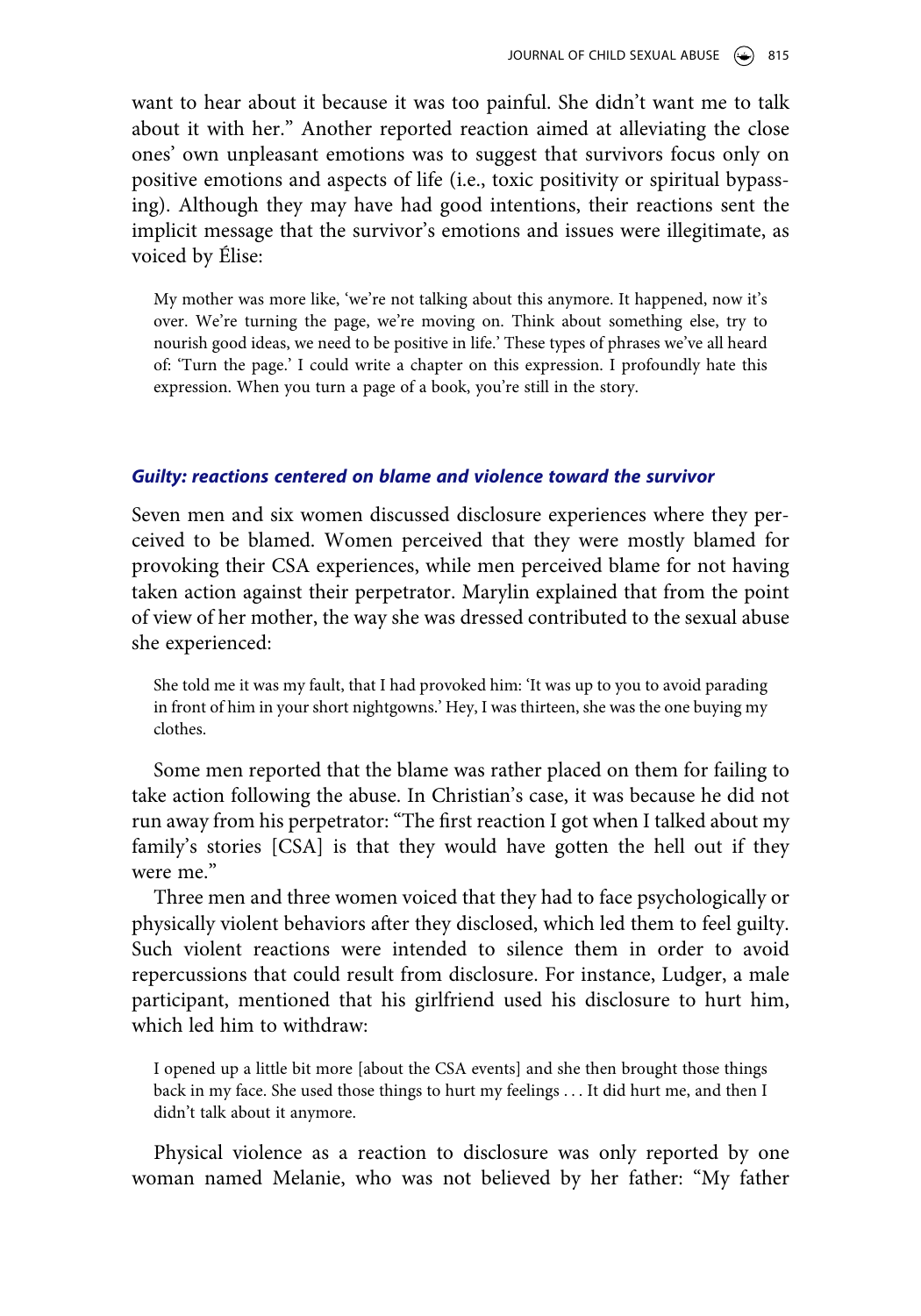816  $\leftrightarrow$  R. GUYON ET AL.

tackled me against the wall and was holding me by my throat. He said: 'You're not going to say nonsense to me."

#### *Disempowered: reactions centered on the control of the survivor's decisions and actions*

Four men and one woman reported that they were confronted by close ones who, from their perspective, wanted to take control of the subsequent decisions and actions following disclosure, which left survivors feeling disempowered. For male participants, these reactions were focused on asking them to forgive the perpetrator or to keep silence about the CSA they endured. Larry's sister told him that he "has to learn to forgive" after he disclosed to her. As for another man named Abdoul, silence was demanded from his parents, probably because CSA was something very taboo for them, which brought them back to their childhood stories:

It was like: 'You don't talk about it [CSA]'. Because they probably saw, heard, or knew things that happened in their childhoods when everything was taboo. So, it was like . . . 'He should keep it on the hush.

Florence, who was the only woman who felt disempowered, evoked her mother's reaction as rather pressuring her to file a complaint. In addition to not feeling supported by her mother, her disclosure had an impact on their relationship: "For a long time she didn't respect my choice of not reporting [CSA], she didn't understand me, and she was angry about it. And it created tension."

#### *Untrustworthy: reactions centered on doubt or trivialization of CSA*

From the perspective of two men and two women, reactions from some of their close ones made them feel untrustworthy. John related to one of his unreceptive friend's reaction, which was marked by disbelief: "I called him. I talked to him a little, mainly after I became aware of the sexual abuse. He was not receptive. He didn't believe me." The feeling of being untrustworthy was also reported by Magalie, for whom her mother's reaction of doubt was a difficult experience:

We [Magalie and her sister] said, 'Well, your brother [Magalie's uncle], sometimes he does strange things.' She [her mother] goes, 'What do you mean? It can't be!' And then we told her. She didn't believe us at first, and that was kind of rough.

Two male and four female participants reported experiences of disclosure during which they were not taken seriously by their close ones, which, from their point of view trivialized and minimized their CSA experiences. For Christopher, telling his mother that he had been sexually abused by his father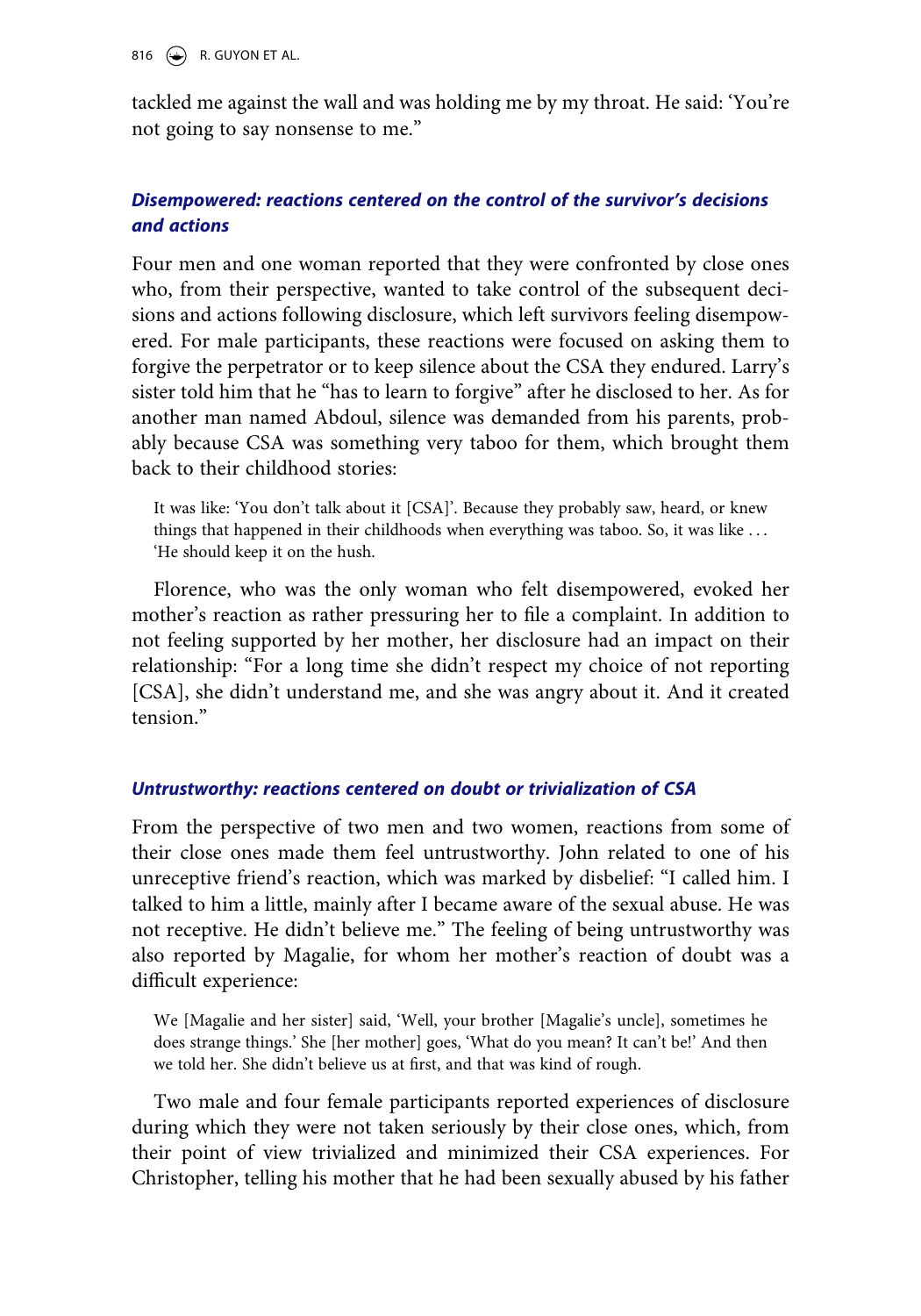did not stop the abuse. On the contrary, it led his father to continue abusing him but in a different way. The fact that his father continued the abuse indicates that his mother's reaction was not helpful, probably because his disclosure of CSA events or the events themselves were not taken seriously by her:

I told my mother. Shortly after, she had dinner with my father and the sexual abuse he perpetrated on me stopped. But until the age of about 20, he exhibited himself and masturbated in front of me.

A woman, Ariane, also perceived reactions of trivialization regarding CSA experiences and avoidance of conversations about the abuse in her family, which were motivated by a need to preserve the family image:

The hardest part was that my grandfather wanted to minimize and stifle that [CSA], because in Italian families, appearances are very important . . . We had to avoid talking about it. And after all, it wasn't the end of the world. He told us: 'well, he didn't rape you'.

#### *Shameful: reactions centered on bringing CSA to the forefront and pitying the survivor*

Three women and one man reported shameful experiences of disclosure related to their close ones' reactions, which consisted of bringing CSA to the forefront. A man named Justin reported feeling shameful because the woman he was dating reacted in a stigmatizing manner where she told him that she felt aware of his abusive experiences because of his sexual performance:

I told her what happened to me, and she told me: 'Well, I knew that you were abused in your childhood.' I said: 'How did you know?' She told me: 'Because of the way you make love, I could tell.'

Bringing CSA experiences to the forefront also made Anna feel shameful, since her friend's constant reminders of her abusive experiences reduced her to being only a victim, when her need was rather to move forward toward recovery:

She [her friend] kept bringing me back to this [CSA] when I most wanted to forget what had happened. All of my past, all of my present, all the actions I'd make, she would look at them with this lens.

Reactions of pity from their close ones were reported only by women following their disclosure. As illustrated by Jolene, this type of reaction contributed to further victimization and did not give survivors the freedom to qualify their own experiences: "People say: 'My God, what you've experienced is terrible'. And they don't see it the way I've experienced it . . . They see me as a victim: 'She's experienced hard things, we pity her."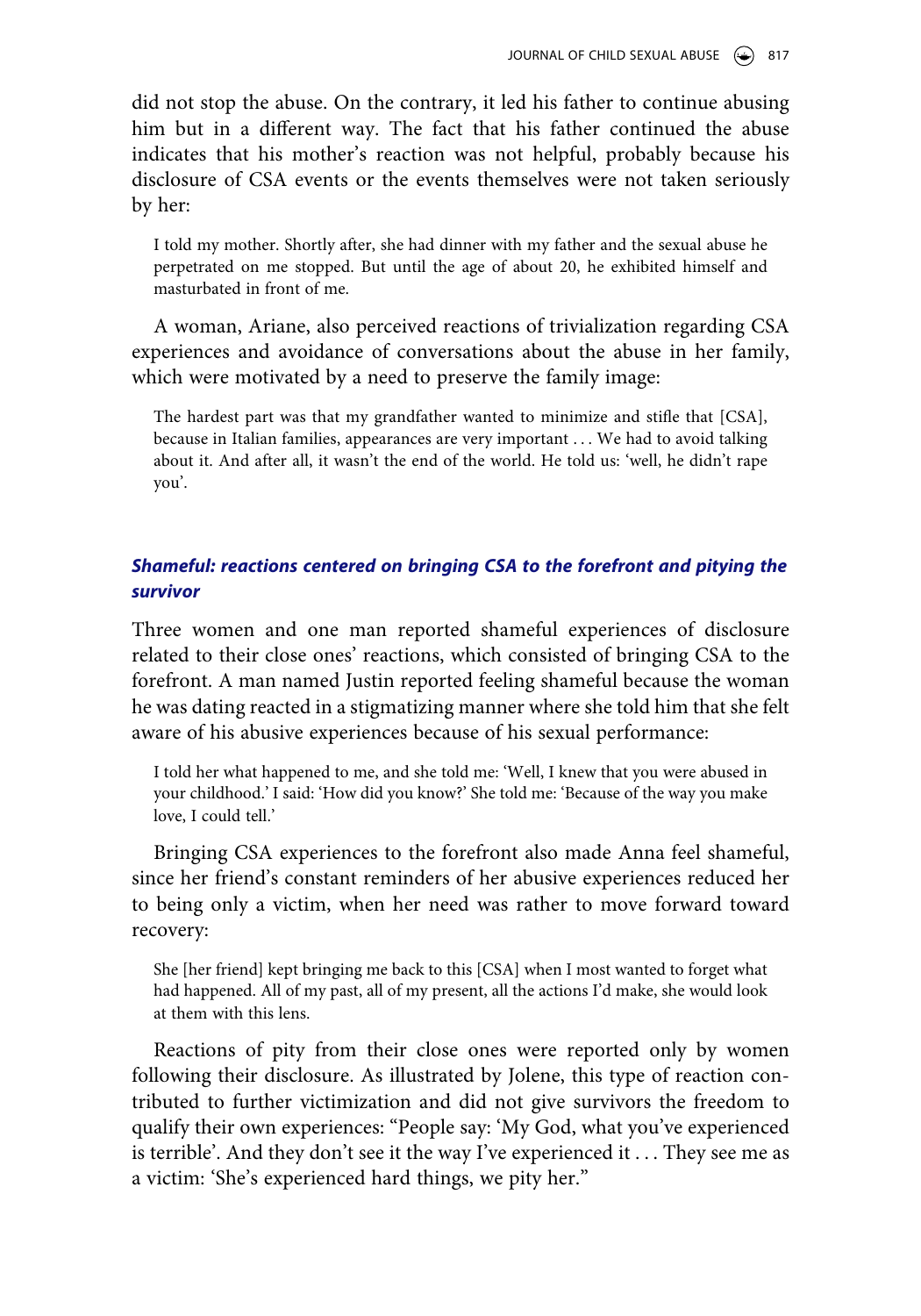818  $\left(\bigcirc\right)$  R. GUYON ET AL.

#### *Rejected: reactions centered on disgracing and cutting ties with the survivor*

Experiences of disclosure where survivors felt rejected were discussed by two men and one woman. Rejection can take the form of cutting ties with survivors or even telling them that they were never loved. As spoken by Philippe, his father made it clear that he was a disgrace to him:

The day after the disclosure, we talked to each other . . . He admitted that, in fact, he never loved me, he was ashamed of me and that he deliberately closed his heart to who I was as a child.

A similar feeling was evoked by Terry, a woman whose father told her that "he didn't love [her] after [she] disclosed that [she] had been sexually abused.

## *Experiences of disclosure fostering survivors' recovery: reactions leading to exculpation, validation and empowerment*

Less than half of the participants ( $n = 20$ ; 8 men and 12 women) reported experiences of disclosure that fostered their recovery, where they perceived positive reactions from their close ones. These positive reactions proved to be very helpful and freeing for many survivors and enabled them to regain control over their lives. The same proportion of men and women reported experiences of exculpation from their abusive experiences following disclosure, and mostly through validation. However, receiving emotional support from close ones, including the experience of being listened to, validated, cared for and positively reinforced, was reported almost exclusively by women. Tangible support involving accompaniment and taking action to stop the abuse was also reported mainly by women.

## *Validated: reactions centered on acknowledging CSA and the perpetrator's responsibility*

Experiences of disclosure in which survivors felt validated were discussed by six men and five women. Some survivors reported disclosure experiences where their close ones believed them and acknowledged the perpetrator's responsibility. As the narrative of Arthur highlights, this type of reaction was very helpful in his recovery:

Contrarily to a lot of families, I didn't have to justify, apologize or feel guilty about it [CSA] because my mother immediately took a stand in my favor. It's something that has certainly been very helpful in the aftermath.

As Marie mentioned, even if only one person in a group believes the survivor after their disclosure, it validates their experience and still carries a strong impact on their lives: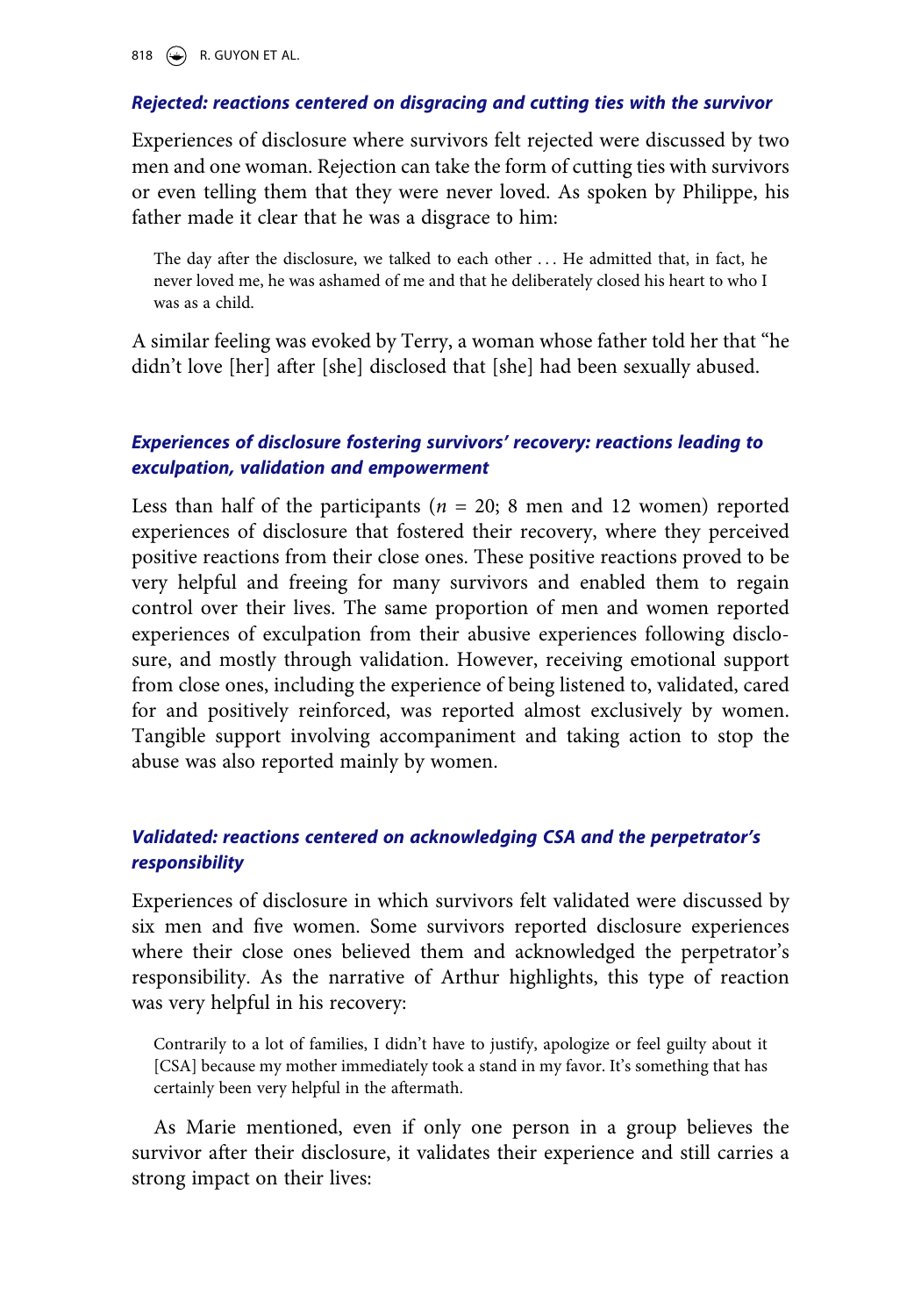My father was the only person who said: Maybe she's telling the truth.' Because some say: 'Well she's a teenager, maybe she's just doing that to piss people off.' But he's the only one who told me that what I disclosed might be true and I will always remember it.

Validation of a survivors traumatic experiences was also perceived when close ones acknowledged the perpetrator's responsibility by cutting contact off with them, as Joss evoked: "My mother, for sure she believed me. She didn't want to talk to my sister [his perpetrator]." For Ariane, validation came from her parents who explicitly told her that her abuser did not have the right to do this to her:

My parents took it well [the disclosure], meaning that they were very receptive with respect to what I was telling them. And they told me it was not something you do, that it was not OK for him to do that.

#### *Helped: reactions centered on accompanying the survivor and taking actions to end the abuse*

Three men and seven women reported that they received tangible support from their close ones after they disclosed to them, which helped them to face the abuse as an adult or to end it when they were a child. As evoked by Jack, being asked what he wanted to do with the CSA experiences by his friend helped him to make an informed decision, which was empowering: "We saw each other again to have dinner and talk about it [CSA] a little bit, and then she said: 'What do you want to do about it'?" Two men and one woman who disclosed in childhood reported that the person to whom they disclosed had directly taken action to end the abuse. Such action could involve reporting the abuser or removing the survivor from the environment where the abuse occurred. Arthur evoked that his mother went to the principal to report that he was sexually abused in school: "My mother was really shocked [to learn about CSA events]. We went to school. She talked to the principal." Laurianne mentioned that when she disclosed the CSA events to her friend's mother, the latter told her own mother in order to end the abuse:

She [her friend] told me: 'Well, this isn't normal, he can't do that to you'. And then, she went to get her mother and she said: 'Tell that to my mother'. And then, I told her mother, and she said: 'No, we have to talk about this. Tomorrow morning, we have to talk to your mom.

#### *Considered: reactions centered on heart-to-heart discussion and care*

Five women and no men reported experiences of disclosure that made them feel considered; their close ones were there and cared for them in difficult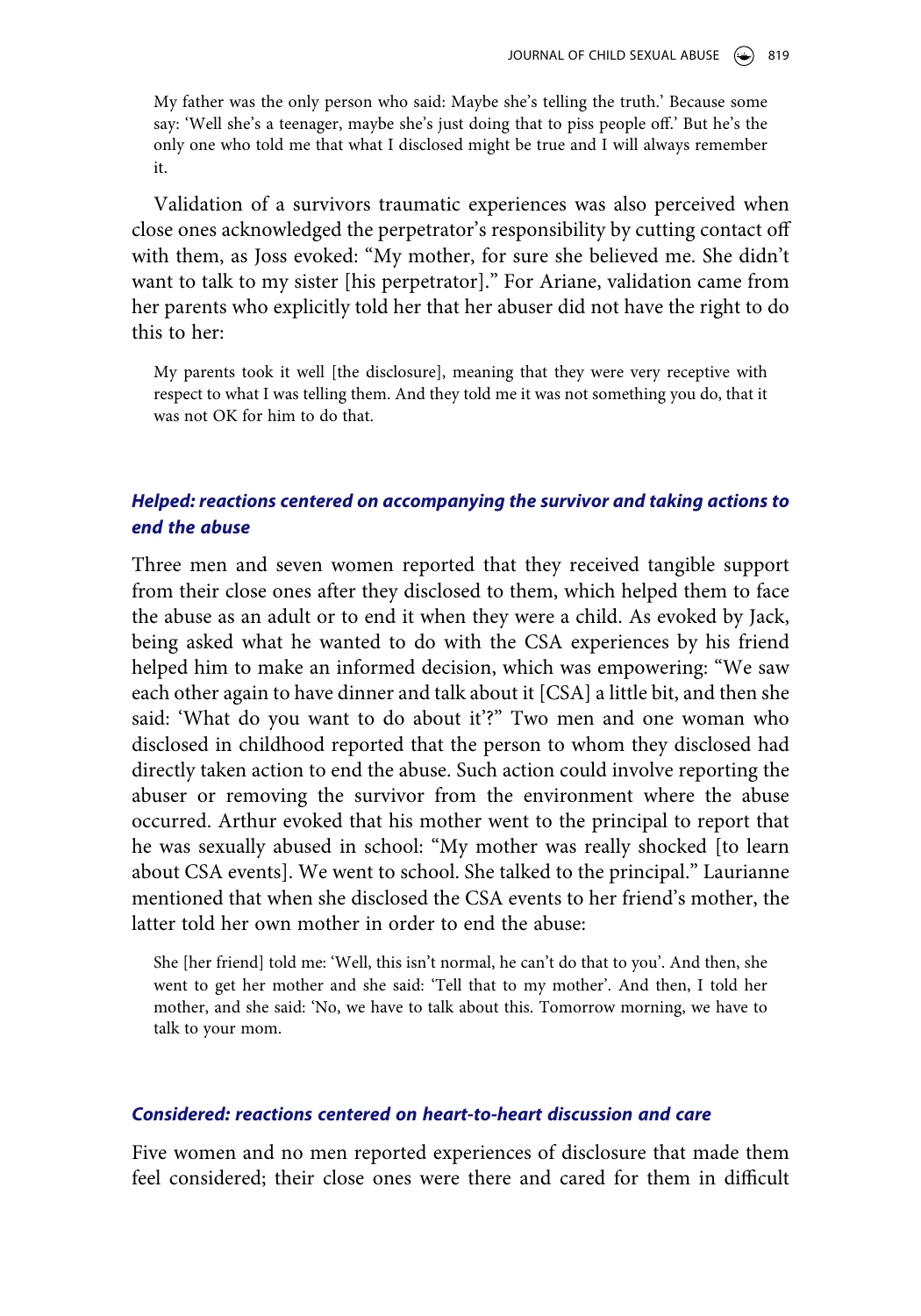820  $\leftrightarrow$  R. GUYON ET AL.

times. Kate recalled her close friends' sensitive reactions, where they showed openness to discussion:

They had good reactions: 'Look, if you need to talk about it, call me. I can understand that you're working towards getting better, and that you're going to fall again, and that you'll need your crutch every now and then, but I love you like that.' This is really supportive, it's really helpful.

Vanessa explained that her mother got close to her and was very caring after she disclosed: "She slept, tightly holding me that night . . . The day after [her disclosure], she was really nice to me." Melanie also reported this type of reaction from her friends, who practiced positive reinforcement and empowered her by emphasizing her courage, which left a deep impression on her: "It [disclosing] went super well. And it was the comments afterward: 'You were good.' In my yearbook, a girl I knew wrote me: 'You are a model of courage.' This one, I'll never forget."

### **Discussion**

Findings from the current qualitative study highlight the central importance of survivors' close ones' reactions when disclosing CSA experiences, since it impacts survivors' recovery. The first type of disclosure experiences, ones that hindered recovery, were the most reported by survivors. Several participants perceived that their close ones were only focused on their personal emotions when receiving their disclosure, which led survivors to repress their own emotions and to feel ignored. In some cases, close ones' expressed emotions, such as anger toward the abuser, can legitimize a survivor's own emotions and CSA experiences. Although these reactions were not necessarily ill-intentioned, they might have discouraged survivors from talking more about these events, at the expense of their own well-being. In other cases, reactions that focused on taking action were reported to be both helpful (i.e., accompanying the survivor or stop abuses directly) and harmful (i.e., taking over the survivor's decisions and actions). Helpful reactions were distinguished by the underlying motivation to protect the survivors and to end abuse with continuous attention to the survivor's needs and recovery rhythm, while harmful reactions contributed to silencing the survivors regarding their experiences or needs.

<span id="page-15-0"></span>Perceived negative reactions of rejection, disbelief, trivialization, pity, takeover, blame, and violence were also found to hinder survivors' recovery and revictimize them. Survivors expressed that they experienced painful fallout related to negative reactions in which they felt ignored, guilty, disempowered, untrustworthy, shameful, and rejected. These findings are in line with the landmark Traumagenic Dynamics Model (Finkelhor & Browne, [1985](#page-21-14)) stating that traumatic sexualization, stigmatization, helplessness and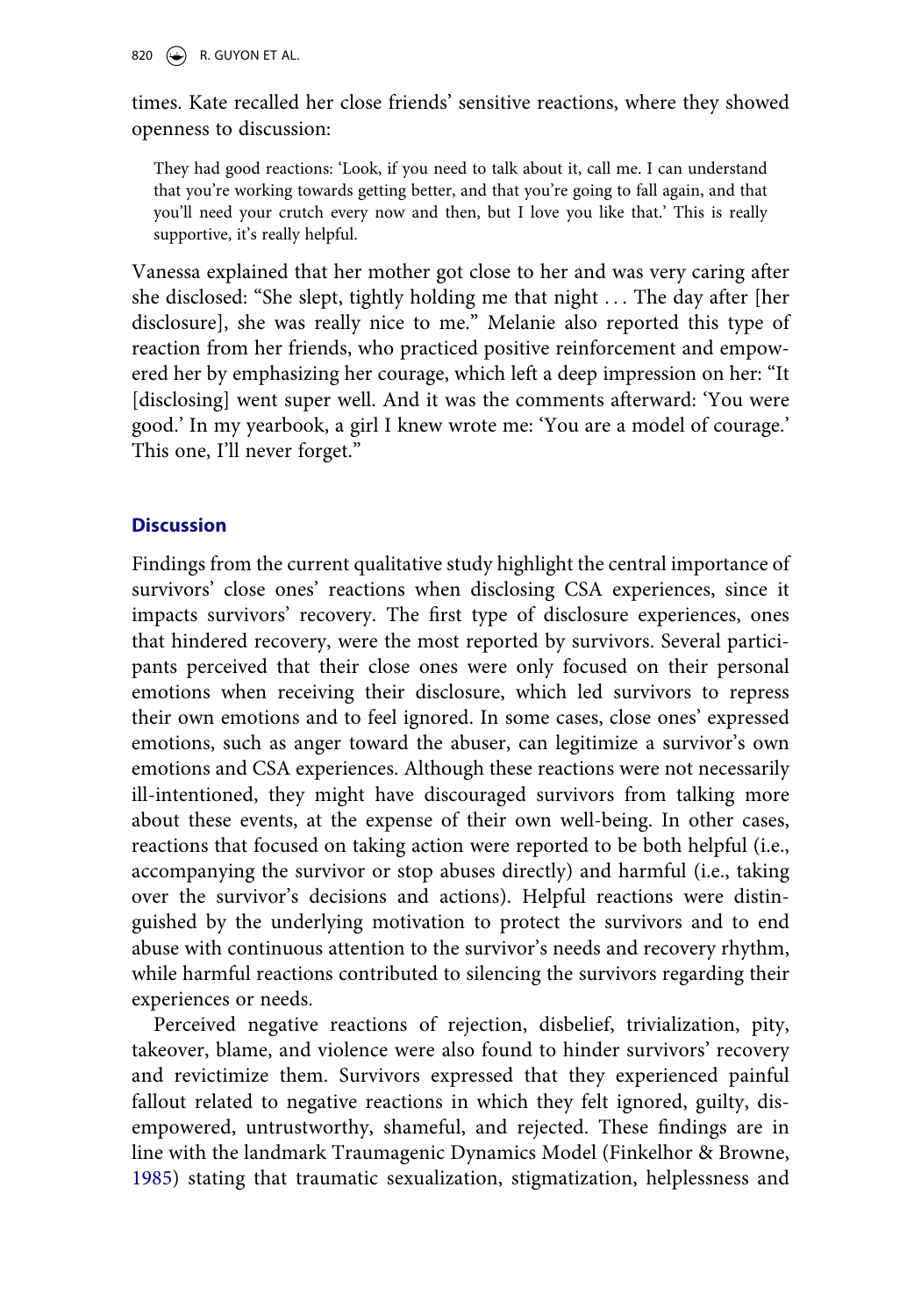betrayal are key dynamics that explain the harmful repercussions of CSA. The results suggest that disclosure offers a precious and vulnerable window in which survivors may, with positive support, have a fragile opportunity to process the trauma they endured. When confronted to negative reactions, survivors seem to reexperience trauma-related feeling and dynamics, paralleling the abuse and thus, undergoing a double victimization. Conversely, supportive and validating reactions that demonstrate sensitivity and legitimization of CSA experiences, or ones that allow to make decisions for themselves were found to be empowering and helpful in a survivor's recovery process.

<span id="page-16-0"></span>Gender-specific reactions from close ones that echo rigid social standards emerged in survivors' narratives. Negative reactions perceived by male survivors upon disclosure included blaming them for not taking steps to prevent or stop the violence or taking control of their decisions and actions. These reactions to male victimization may reflect unhealthy social expectations of boys and men. For instance, the conception that men should always be active, be able to defend themselves and never be in the position of a victim is rooted in hegemonic norms of masculinity (Javaid, [2017](#page-22-12)). The pressure male survivors face to keep CSA experiences a secret or to forgive their perpetrator may also be related to the fact that male sexual abuse remains taboo and tends to bring shame (Easton et al., [2014;](#page-21-7) Sorsoli et al., [2008](#page-22-6)). Women, on the other hand, are more likely to be blamed for provoking CSA. Reactions of this nature may find roots in patriarchal attitudes, female gender roles and rape culture (Alaggia, [2005\)](#page-21-8). According to rape culture, women can often be portrayed as the provoking the abuse and thus are held responsible for CSA events. Female gender roles (e.g., women are more vulnerable) may encourage female survivors of CSA to be seen as poor victims who should be pitied and taking care of. The fact that only women reported positive reactions centered on care and heart-to-heart discussion reflects the difference between stereotypical masculine and feminine gender norms. Reactions of the confidants are thus consistent with these gender standards since they stem from what confidants think survivors need or want (e.g., women need to talk about their emotions while men do not).

#### *Strengths, limitations and suggestions for future research*

This study is innovative, as very few studies have investigated gender-specific experiences of CSA disclosure with a qualitative method that contrast male and female survivor experiences. A qualitative methodology enables for the deepening and refinement of our understanding of the positive and negative reactions survivors experience and the meanings they attribute to these experiences. Exploring survivors' perspectives has the potential to empower them in their recovery, by allowing them to express their story from their own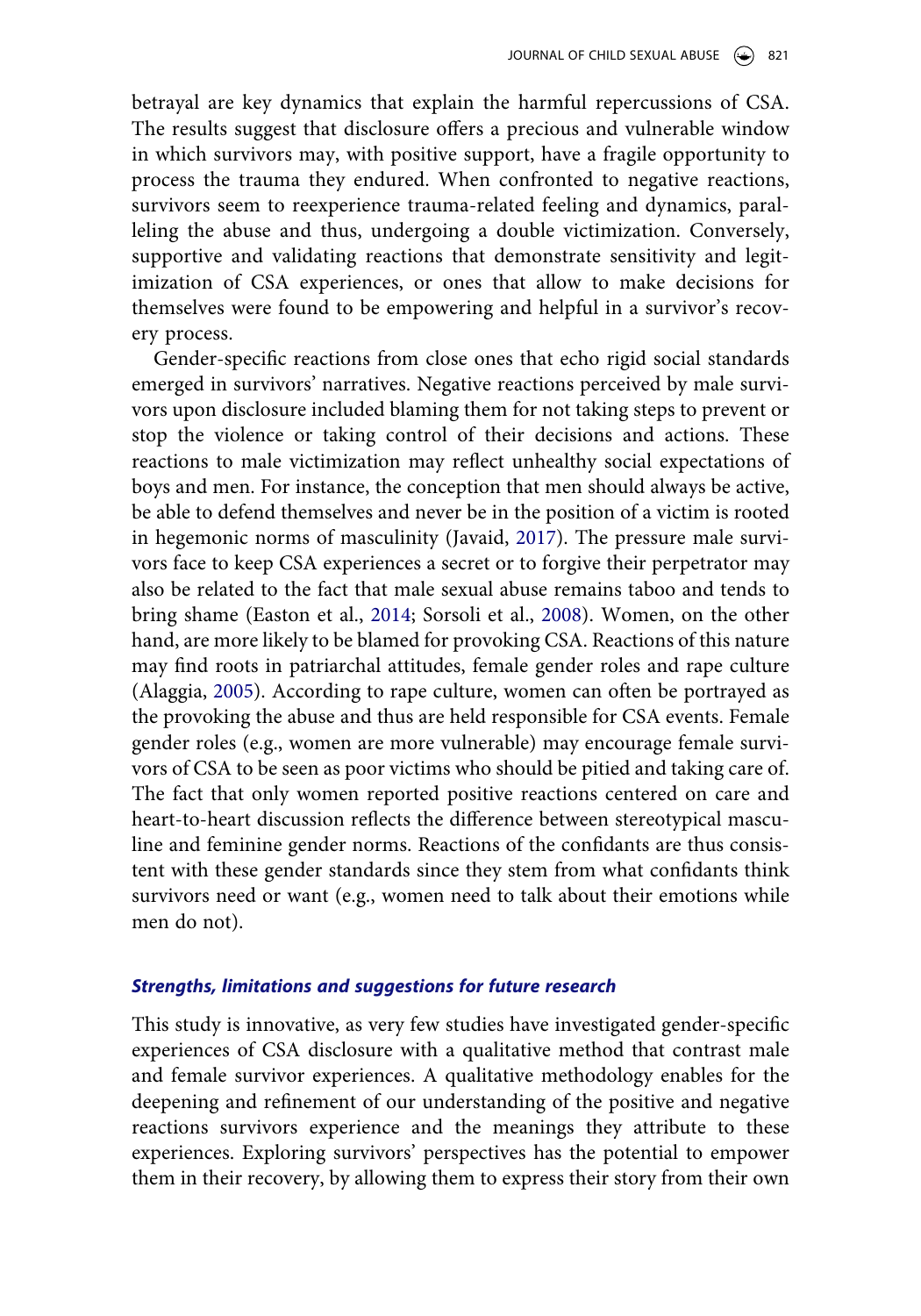narrative. This study also shed light on male survivor experiences contributing to fill a gap in the literature (Gagnier & Collin-Vézina, [2016](#page-21-5)).

<span id="page-17-0"></span>Despite the contributions of this study, some limitations need to be addressed. This retrospective study does not allow us to see if the survivors' narratives have evolved over time and a memory bias may be present since survivors were asked to share their disclosure experiences, sometimes years after the events occurred. Longitudinal studies would allow for a better understanding of survivors' journeys and capture reactions received closer to the time of disclosure. However, participants were required to complete a life history calendar in addition to the interview, which may temper memory bias (Nelson, [2010](#page-22-13)). Empirical saturation could not be reached for all categories and subcategories considering that the broader focus of the study was on CSA contexts and sexual trajectories in adulthood. Further research could recruit a larger number of CSA survivors, and primarily focus data collection on experiences of CSA disclosure and close ones' reactions in order to produce data in a reasonable scope. Furthermore, due to the design of the study and the limited literature investigating gender specificities of CSA disclosure, it is difficult to assess whether gender specificities are a true reflection of the experiences of all survivors or are more specific to this sample and its characteristics. It would be relevant to develop measures that better capture reactions to CSA disclosure that are gender sensitive. The current study did not investigate personal and social factors likely to modulate disclosure experiences and its associated reactions (e.g., CSA characteristics, age at the time of disclosure, family context, social network; see review of Ullman, [2002](#page-22-14)). For instance, several studies have indicated that age is an influential factor in CSA disclosure, with survivors being more likely to disclose in adulthood (Alaggia et al., [2019;](#page-21-4) Hébert et al., [2009](#page-21-2)). Advancement in age may imply more "opportunities" for disclosure, and therefore more risks of facing negative reactions, but at the same time it may also imply a greater capacity to deal with these negative reactions (e.g., putting things into perspective, getting something out of the experience).

<span id="page-17-1"></span>Despite recruitment efforts to target different survivor groups, the sample was exclusively composed of self-identified cisgender participants, reflecting a lack of diversity. In the same way, it is important to consider the Canadian social context in which gender norms outlined in this study are embedded. This study should therefore be replicated in other countries or among different cultural communities. Participants were recruited from community organizations, and their responses do not necessarily reflect those of survivors who do not use support services. Recruiting samples that illustrate a diversity of characteristics among survivors, and not only those who use services, would provide a more accurate picture of their realities. More research on the disclosure experiences of minority populations, particularly those at the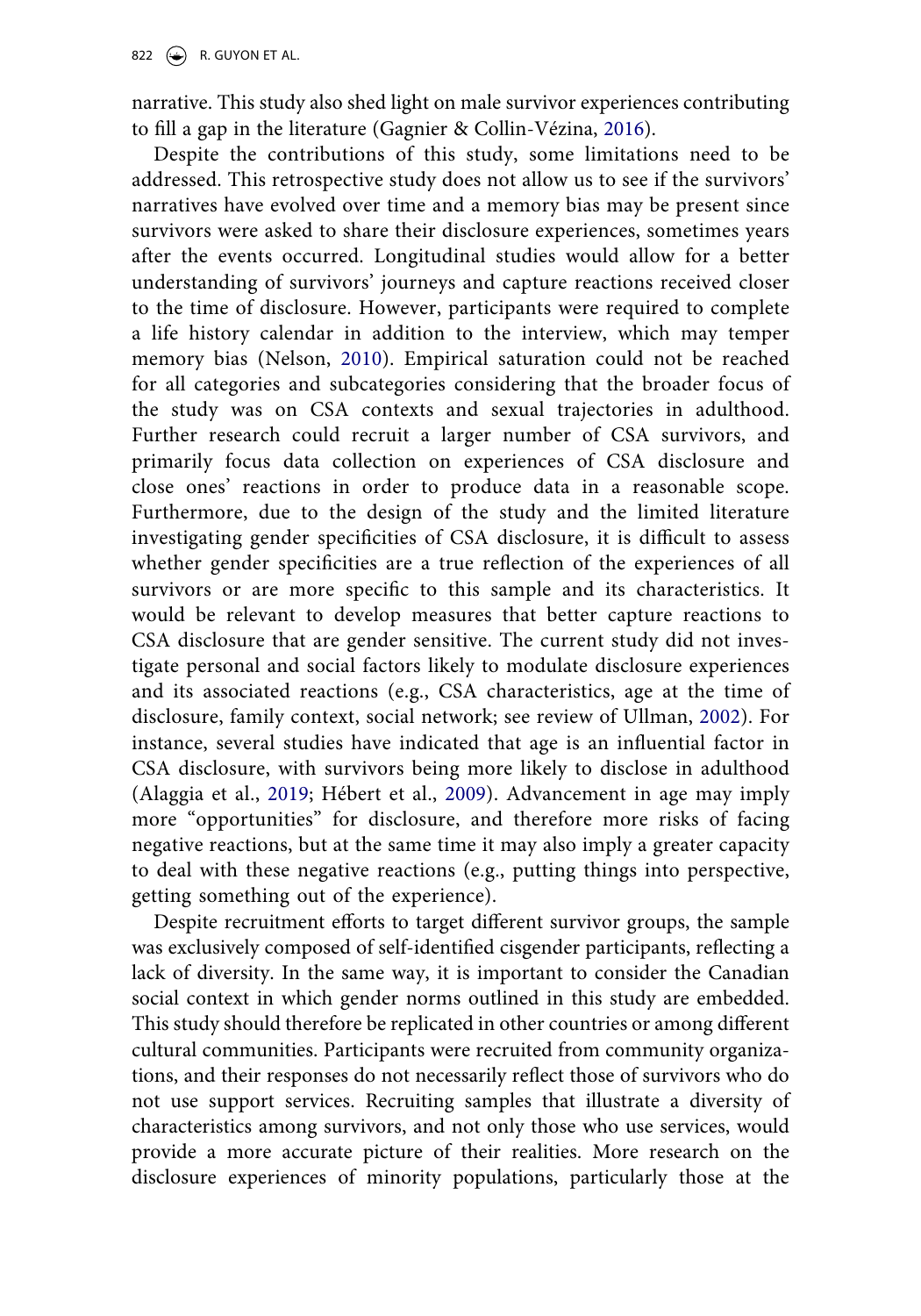intersection of minority identity (e.g., Black or Indigenous women, LGBTQ communities), should be conducted to acknowledge their specific experiences.

#### *Implications for practice*

It is essential to develop and disseminate awareness messages that encourage the recognition and disclosure of CSA experiences in different populations or targeting different audiences (e.g., men and women). The public needs to understand that children have limited resources to protect themselves from an abuser and thus are at risk of experiencing CSA, while facing several barriers that will prevent its disclosure (Alaggia et al., [2019](#page-21-4)). Boys and adult men are particularly reluctant to disclose their CSA experiences, partly because of their socialization and integration of dominant norms of masculinity (e.g., being strong and protecting oneself). Thereby, disclosures of CSA events can lead them to feel more vulnerable and weak (Easton et al., [2014](#page-21-7)). It is crucial to deconstruct gender stereotypes early on with children to foster better protection from CSA situations, as well as disclosures and help seeking. Given that the findings highlighted that an inappropriate response can seriously impact survivors' recovery, awareness messages should specifically promote the reactions to encourage and avoid when an individual receives a disclosure. Reactions such like believing survivors, being attentive to their needs and compassionate, and accompany them to resources for help or taking actions to end the abuse are essential.

Using a gender-sensitive approach is necessary for efficient awareness campaigns. Awareness messages intended to male survivors would benefit from focusing on believing and acknowledging the events as abusive and normalize that they could not 'defend themselves' for all sorts of reasons, since CSA experiences undermine the dominant norms of masculinity. On the other hand, messages that are more targeted at female survivors should focus on exculpation and empowerment, by avoiding blaming, pitying or infantilizing them, which are reactions that rape culture can encourage. Critical reflection and deconstructing persistent gender stereotypes associated with CSA should also be carried out early on with children and teenagers, by fostering sex education and easily available information to parents. Disclosures of CSA events might however be difficult for some confidants who can be triggered, shocked, overwhelmed or not react appropriately for different reasons. Awareness messages should also encourage survivors to disclose in settings that may be safer (e.g., when they trust their confidant, can assess that there is a greater chance of receiving a positive reaction, and consider themselves able to face a negative reaction) or to persist in their disclosure process (e.g., try again with another person if the first one does not respond favorably or does not respond at all), in order to protect against CSA experiences and prevent retraumatization.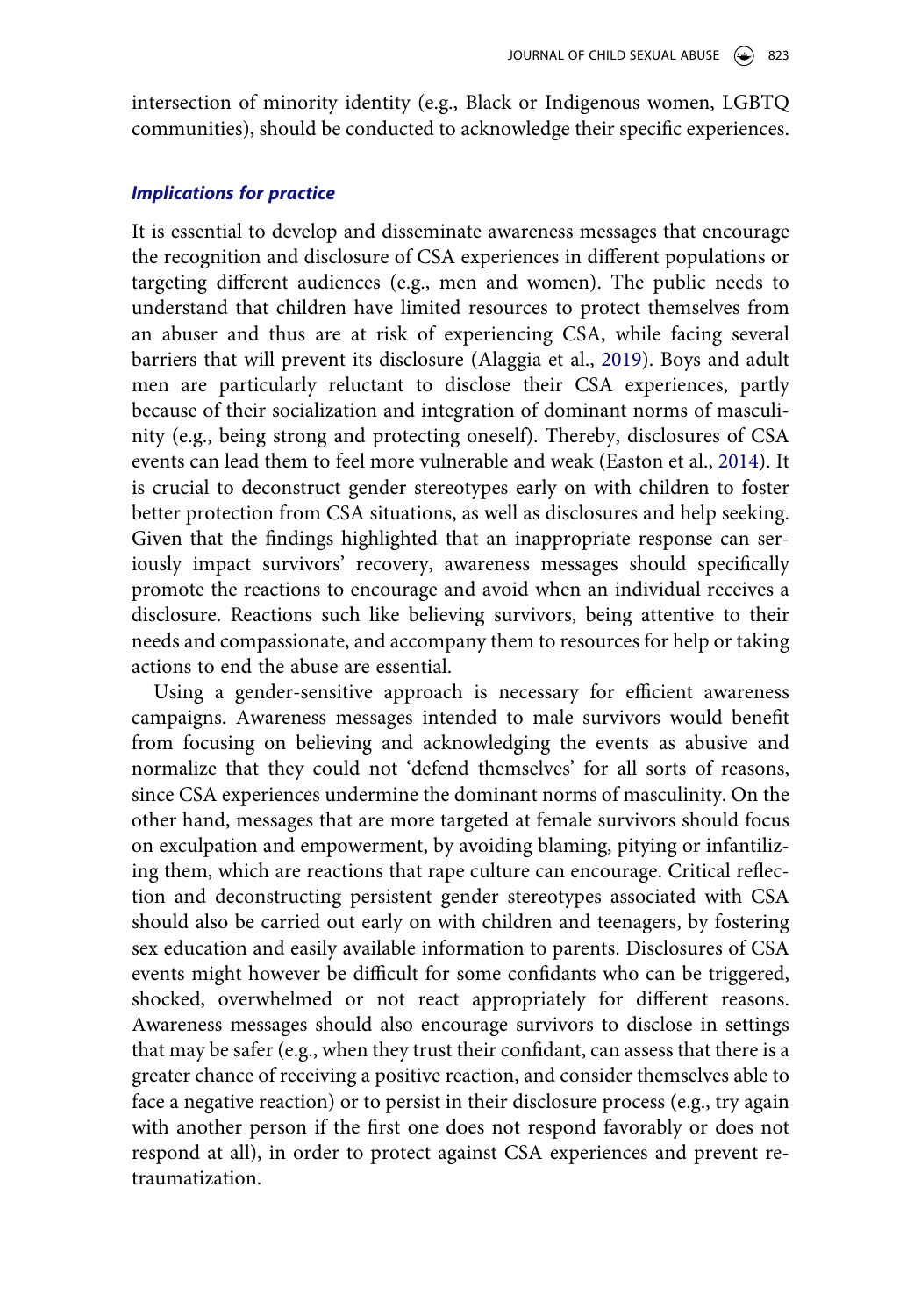<span id="page-19-1"></span>To assist survivors in their recovery journey, it is important for therapists and community stakeholders who provide cares to CSA survivors to address the experiences or the lack of disclosure. Therapy and intervention can provide a safe space for disclosure, and the professional's adequate response can then positively impact the survivors' recovery. The therapeutic work may also help survivors to make sense of or to handle previous reactions, and feel validated regarding their feelings, while also empowering them in what they want to do with these experiences. Practitioners could address the notion of automatic body responses to trauma events (i.e., freeze, flight, fight, faint) and tonic immobility associated with freeze response (Katz & Nicolet, [2020](#page-22-15)). This could reduce the stigma felt by survivors who did not react during CSA events, especially for men who were blamed for not defending themselves. Interventions and care intended for survivors should be grounded in anti-oppressive and trauma-sensitive approaches. It is critical to bring survivors to feel empowered to foster recovery in the aftermath of an abusive experience that has taken away will or power from them. Cultural norms (e.g., one's perception of female virginity), socioeconomic status (e.g., possible financial consequences related to estranging a perpetrator from one's family when they financially provide for the family), religious background (e.g., shame related to intrafamilial CSA; Fontes & Plummer, [2010\)](#page-21-15), and other systemic factors should be taken into account when the possibility of CSA disclosure is addressed in the context of intervention or therapy. Using a trauma-sensitive approach, practitioners should be aware that negative reactions might be explained by a traumatic state provoked by disclosure. Working with window of tolerance (model of autonomic arousal; Siegel, [1999\)](#page-22-16), practitioners could improve survivors' metabolization of their trauma and reactions of close ones. However, emotional and affective skills may be needed for close ones to be able to provide optimal responses and to refers to proper resources when they notice that the survivor may need help that overwhelm their knowledge or capacity, in order to avoid survivors' retraumatization.

#### <span id="page-19-2"></span><span id="page-19-0"></span>**Acknowledgments**

The authors wish to thank survivors who participated in this project and the community services that were involved.

#### **Disclosure statement**

The author(s) declare no potential conflicts of interest with respect to the research, authorship, and/or publication of this article.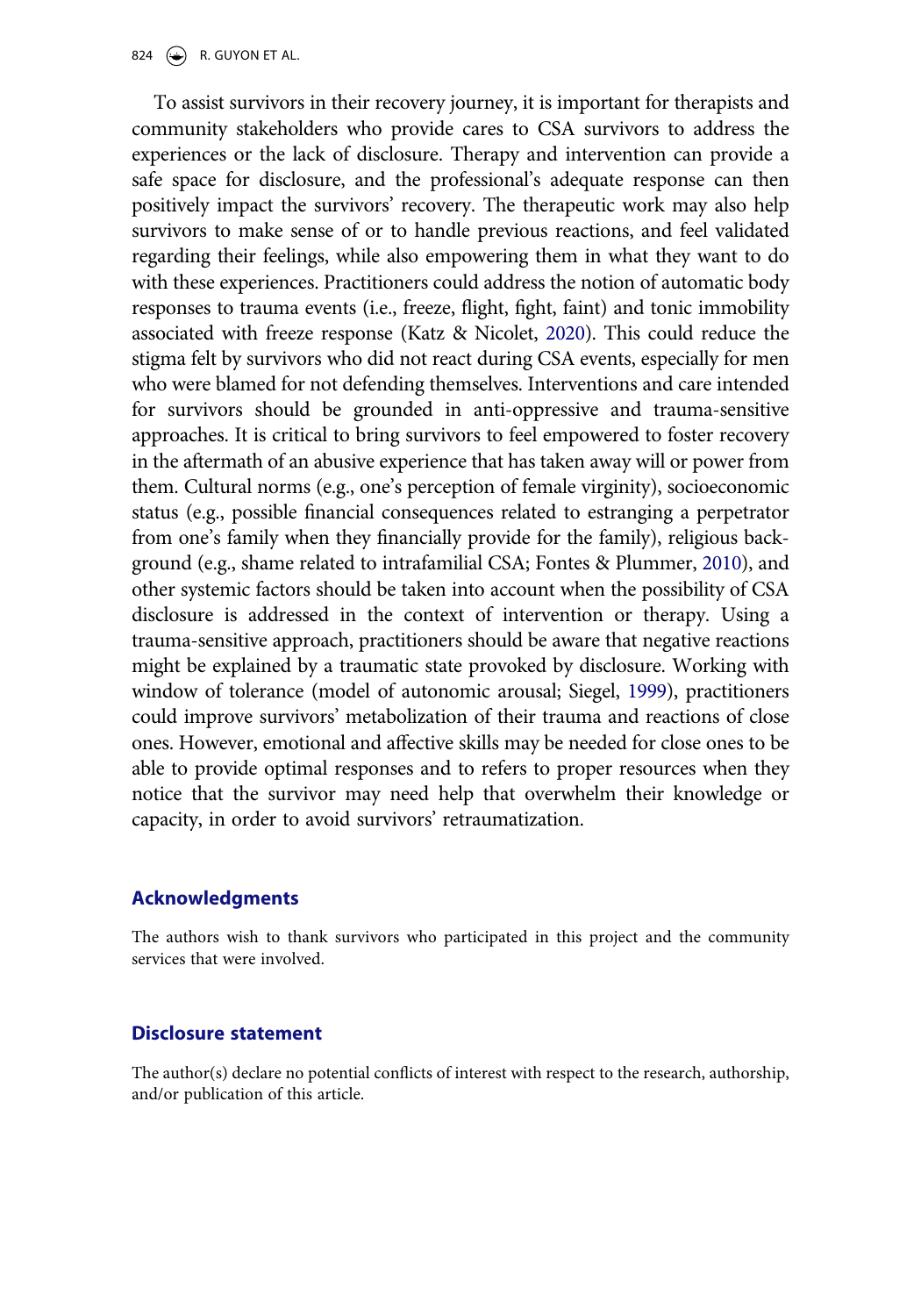#### **Funding**

This research was supported by a grant from the Social Sciences and Humanities Research Council (#430-2016-00951) awarded to Mylène Fernet, Principal Investigator.

#### **Notes on contributors**

*Roxanne Guyon*, is a graduate student in sexology at the University of Quebec at Montreal in Montreal, QC. Her research is focused on relational and sexual functioning of child sexual abuse survivors as well as their recovery and resilience processes.

*Mylène Fernet*, Ph.D, is a professor in the department of sexology at the University of Quebec at Montreal in Montreal, QC. Her research focuse on interpersonal and sexual violence in both youth and adults and qualitative or mixed methods.

*Éliane Dussault*, is a graduate student in sexology at the University of Quebec at Montreal in Montreal, QC. Her research is focused on the role of mindfulness in the sexual and relational well-being of survivors of childhood interpersonal trauma.

*Amélie Gauthier-Duchesne*, is a graduate student in sexology at the University of Quebec at Montreal in Montreal, QC. Her research is focused on gender-differentiated consequences for children who have experienced sexual abuse and revictimization.

*Marie-Marthe Cousineau*, Ph.D, is a professor in the School of Criminology at University of Montreal in Montreal, QC. Her research is focused on women's experiences of interpersonal victimization as well as those of gang and street youth.

*Monique Tardif*, Ph.D, is a professor in the department of sexology at the University of Quebec at Montreal in Montreal, QC. Her research is focusedddd on childhood sexual abuse, particularly from the perspective of the adolescent perpetrator and their families.

*Natacha Godbout*, Ph.D, is a professor in the department of sexology at the University of Quebec at Montreal in Montreal, QC. Her research is focused on the impacts of relational trauma on sexual, psychological and relational functioning in adulthood.

#### **ORCID**

Roxanne Guyon **b** http://orcid.org/0000-0002-1303-0618 Natacha Godbout **b** http://orcid.org/0000-0002-2997-5237

#### **Ethical standards and informed consent**

All procedures followed were in accordance with the ethical standards of the responsible committee on human experimentation of the Université du Québec à Montréal and with the Helsinki Declaration of 1975, as revised in 2000. Informed consent was obtained from all patients for being included in the study.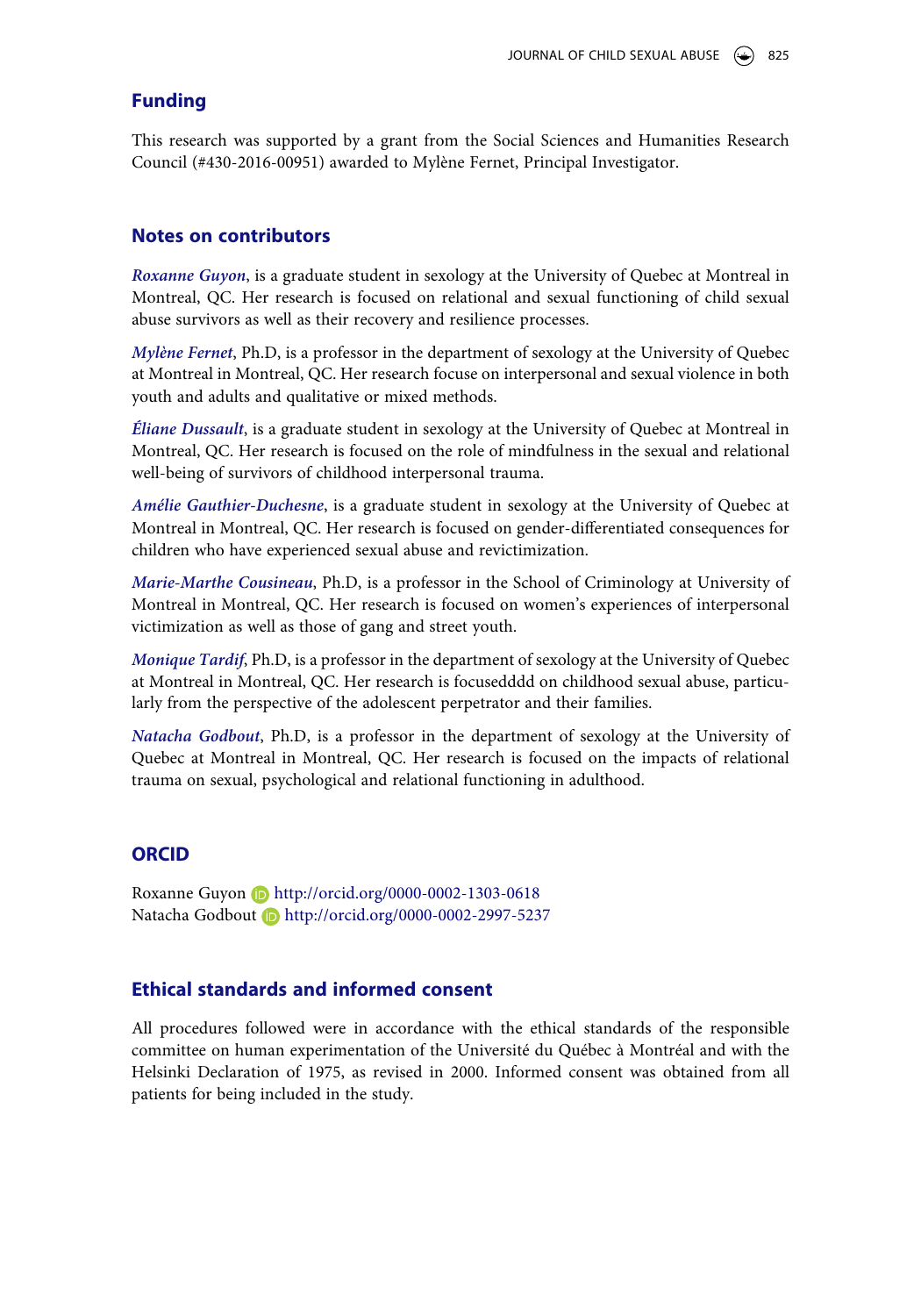826  $\bigodot$  R. GUYON ET AL.

#### **References**

- <span id="page-21-3"></span>Ahrens, C. E., & Aldana, E. ([2012](#page-2-0)). The ties that bind: Understanding the impact of sexual assault disclosure on survivors' relationships with friends, family, and partners. *Journal of Trauma & Dissociation*, *13*(2), 226–243. <https://doi.org/10.1080/15299732.2012.642738>
- <span id="page-21-8"></span>Alaggia, R. [\(2005](#page-3-0)). Disclosing the trauma of child sexual abuse: A gender analysis. *Journal of Loss & Trauma*, *10*(5), 453–470. <https://doi.org/10.1080/15325020500193895>
- <span id="page-21-4"></span>Alaggia, R., Collin-Vézina, D., & Lateef, R. [\(2019\)](#page-2-1). Facilitators and barriers to child sexual abuse (CSA) disclosures: A research update (2000–2016). *Trauma, Violence & Abuse*, *20*(2), 260–283. <https://doi.org/10.1177/1524838017697312>
- <span id="page-21-0"></span>Barth, J., Bermetz, L., Heim, E., Trelle, S., & Tonia, T. ([2013\)](#page-1-1). The current prevalence of child sexual abuse worldwide: A systematic review and meta-analysis. *International Journal of Public Health*, *58*(3), 469–483. <https://doi.org/10.1007/s00038-012-0426-1>
- <span id="page-21-11"></span>Creswell, J. W., & Zhang, W. ([2009\)](#page-4-0). The application of mixed methods designs to trauma research. *Journal of Traumatic Stress: Official Publication of the International Society for Traumatic Stress Studies*, *22*(6), 612–621. <https://doi.org/10.1002/jts.20479>
- <span id="page-21-10"></span>Deering, R., & Mellor, D. ([2011](#page-3-1)). An exploratory qualitative study of the self-reported impact of female-perpetrated childhood sexual abuse. *Journal of Child Sexual Abuse*, *20*(1), 58–76. <https://doi.org/10.1080/10538712.2011.539964>
- <span id="page-21-7"></span>Easton, S. D., Saltzman, L. Y., & Willis, D. G. [\(2014](#page-3-2)). "Would you tell under circumstances like that?": Barriers to disclosure of child sexual abuse for men. *Psychology of Men & Masculinity*, *15*(4), 460. <http://dx.doi.org/10.1037/a0034223>
- <span id="page-21-13"></span>Fereday, J., & Muir-Cochrane, E. [\(2006](#page-5-0)). Demonstrating rigor using thematic analysis: A hybrid approach of inductive and deductive coding and theme development. *International Journal of Qualitative Methods*, *5*(1), 80–92. <https://doi.org/10.1177/160940690600500107>
- <span id="page-21-14"></span>Finkelhor, D., & Browne, A. [\(1985\)](#page-15-0). The traumatic impact of child sexual abuse: A conceptualization. *American Journal of Orthopsychiatry*, *55*(4), 530–541. [https://doi.org/10.1111/j.](https://doi.org/10.1111/j.1939-0025.1985.tb02703.x) [1939-0025.1985.tb02703.x](https://doi.org/10.1111/j.1939-0025.1985.tb02703.x)
- <span id="page-21-15"></span>Fontes, L. A., & Plummer, C. ([2010\)](#page-19-0). Cultural issues in disclosures of child sexual abuse. *Journal of Child Sexual Abuse*, *19*(5), 491–518. [https://doi.org/10.1080/10538712.2010.](https://doi.org/10.1080/10538712.2010.512520) [512520](https://doi.org/10.1080/10538712.2010.512520)
- <span id="page-21-5"></span>Gagnier, C., & Collin-Vézina, D. ([2016](#page-2-2)). The disclosure experiences of male child sexual abuse survivors. *Journal of Child Sexual Abuse*. *25*(2), 221–241. [https://doi.org/10.1080/10538712.](https://doi.org/10.1080/10538712.2016.1124308)  [2016.1124308](https://doi.org/10.1080/10538712.2016.1124308)
- <span id="page-21-6"></span>Godbout, N., Briere, J., Sabourin, S., & Lussier, Y. ([2014\)](#page-2-3). Child sexual abuse and subsequent relational and personal functioning: The role of parental support. *Child Abuse & Neglect*, *38*  (2), 317–325. <https://doi.org/10.1016/j.chiabu.2013.10.001>
- <span id="page-21-9"></span>Habarth, J. M. ([2014\)](#page-3-3). Development of the heteronormative attitudes and beliefs scale. *Psychology and Sexuality*, *6*(2), 166–188. [https://doi.org/https://doi.org/10.1080/19419899.](https://doi.org/https://doi.org/10.1080/19419899.2013.876444) [2013.876444](https://doi.org/https://doi.org/10.1080/19419899.2013.876444)
- <span id="page-21-1"></span>Hébert, M., Amédée, L. M., Blais, M., & Gauthier-Duchesne, A. [\(2019\)](#page-2-4). Child sexual abuse among a representative sample of Quebec high school students: Prevalence and association with mental health problems and health-risk behaviors. *The Canadian Journal of Psychiatry*, *64*(12), 846–854. <https://doi.org/10.1177/0706743719861387>
- <span id="page-21-2"></span>Hébert, M., Tourigny, M., Cyr, M., McDuff, P., & Joly, J. [\(2009](#page-2-5)). Prevalence of childhood sexual abuse and timing of disclosure in a representative sample of adults from Quebec. *The Canadian Journal of Psychiatry*, *54*(9), 631–636. [https://doi.org/10.1177/](https://doi.org/10.1177/070674370905400908)  [070674370905400908](https://doi.org/10.1177/070674370905400908)
- <span id="page-21-12"></span>Hsieh, H. F., & Shannon, S. E. [\(2005](#page-5-1)). Three approaches to qualitative content analysis. *Qualitative Health Research*, *15*(9), 1277–1288. <https://doi.org/10.1177/1049732305276687>